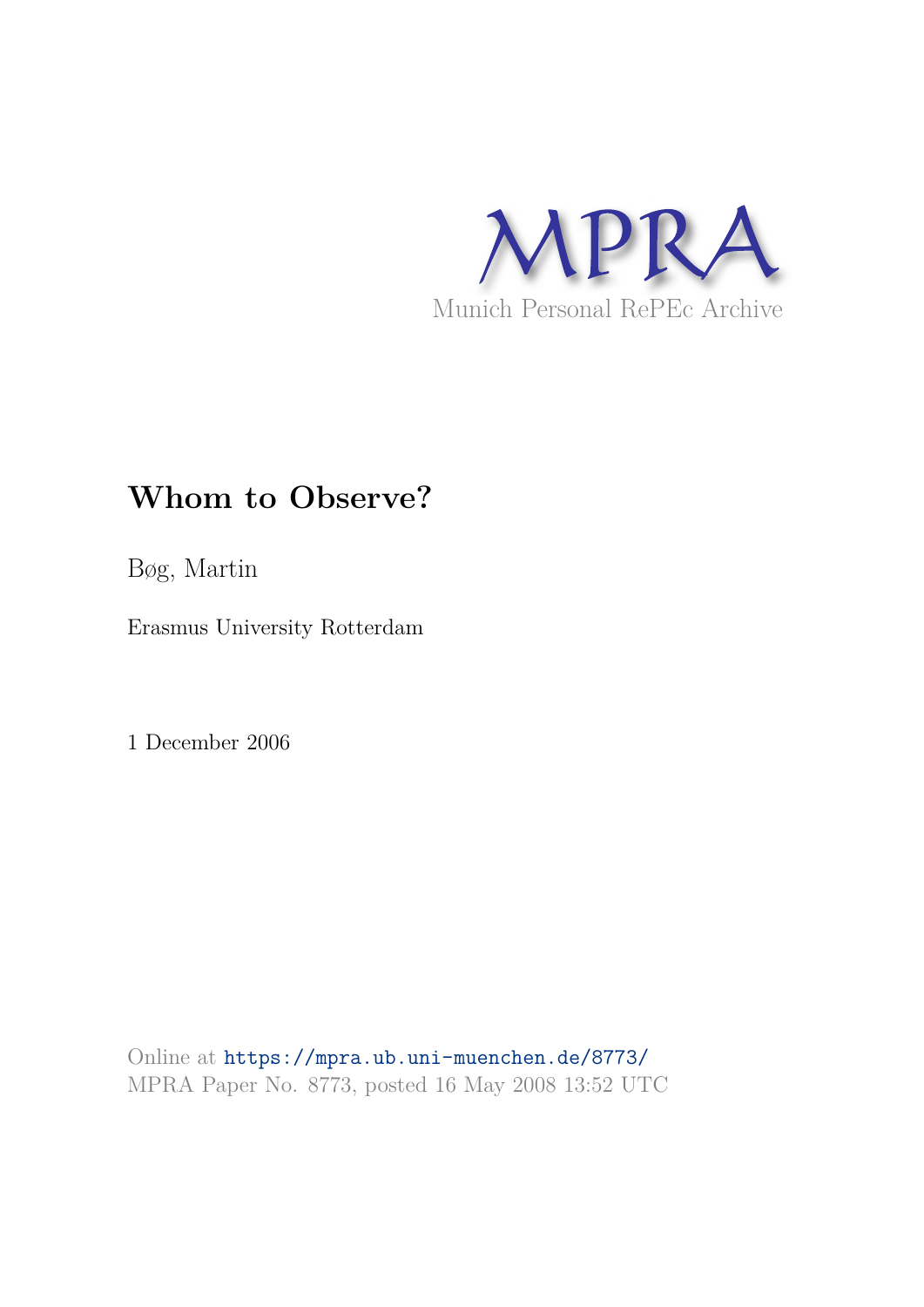# WHOM TO OBSERVE?\*

Martin Bøg† Erasmus University Rotterdam

May 14, 2008

\*This article is based on Chapter 2 of my dissertation. I am grateful to Tilman Börgers for supervision. The paper has benefitted from inputs from Erik Eyster, Sanjeev Goyal, Cloda Jenkins, Nicola Persico, Pedro Rey Biel and Peyton Young. Financial support from ESRC (grant R42200134547), ELSE, Carl Christiansen og Hustrus Legat and Konsul Axel Nielsens Mindelegat is gratefully acknowledged.

†Martin Bøg, Department of Economics, Erasmus School of Economics, Erasmus University Rotterdam, P.O. Box 1738, 3000 DR Rotterdam, The Netherlands. Tel.: +31 (0)104081479. Email: mbog@few.eur.nl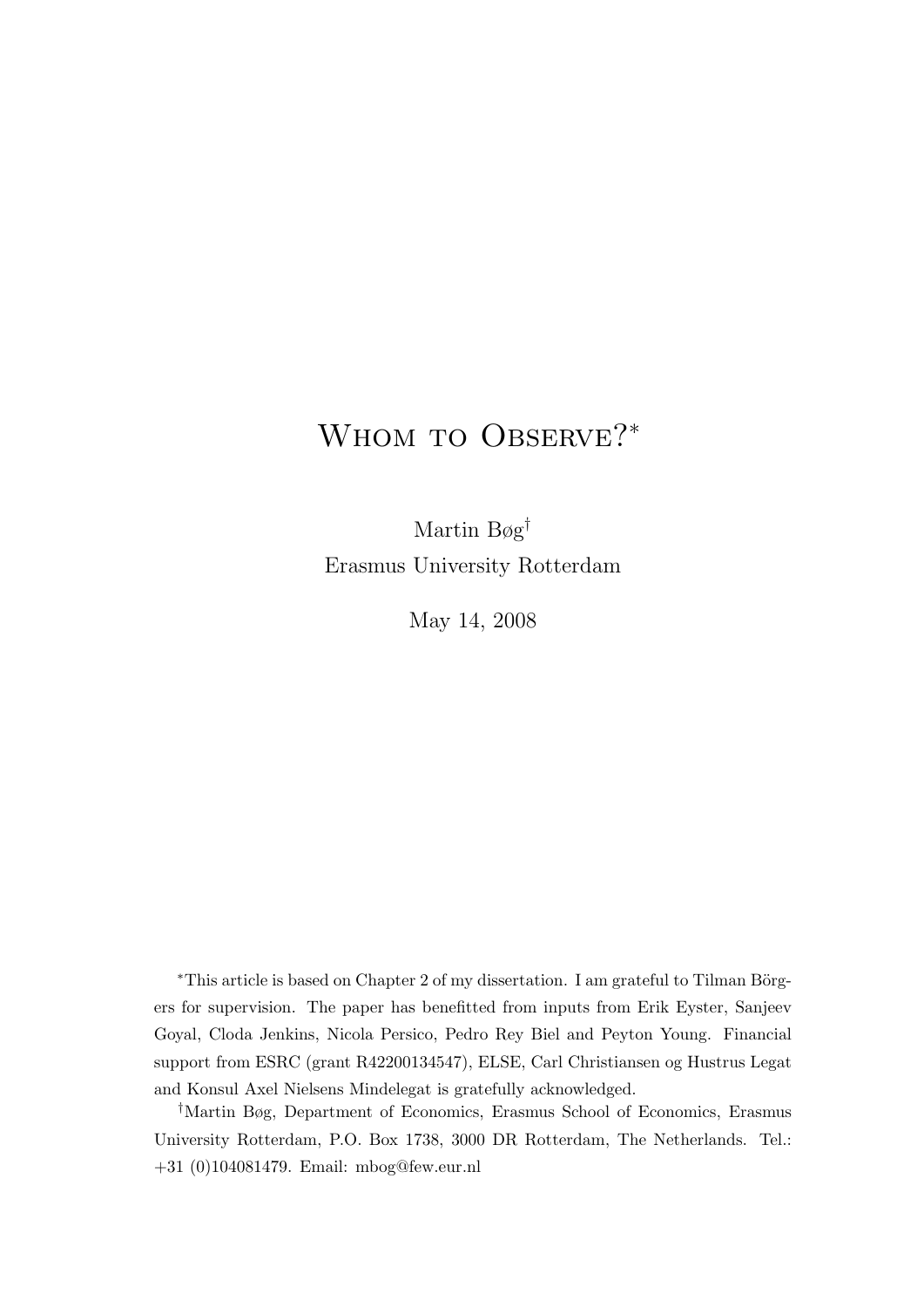#### Abstract

This paper considers the problem of a decision maker who is faced with a dynamic decision problem with several alternatives, and additionally can engage in prior consultation on one of the alternatives. Information received from others is coarse. When consulting on an alternative that the decision maker is predisposed to, she either consults someone that shares precisely her convictions, or she consults someone who is more "picky" than herself. Optimality depends on the attractiveness of alternatives; when another alternative becomes sufficiently attractive the decision maker prefers a picky contact. When the decision maker consults on a lower ranked alternative, optimal consulting depends nonmonotonically on the value of the alternative she is pre-disposed to. For high and low values of the pre-disposed alternative she prefers to consult someone with her own convictions, but for medium values she prefers to consult a picky contact. Finally a decision maker may prefer to consult on a lower ranked alternative.

JEL: C73, D83, D85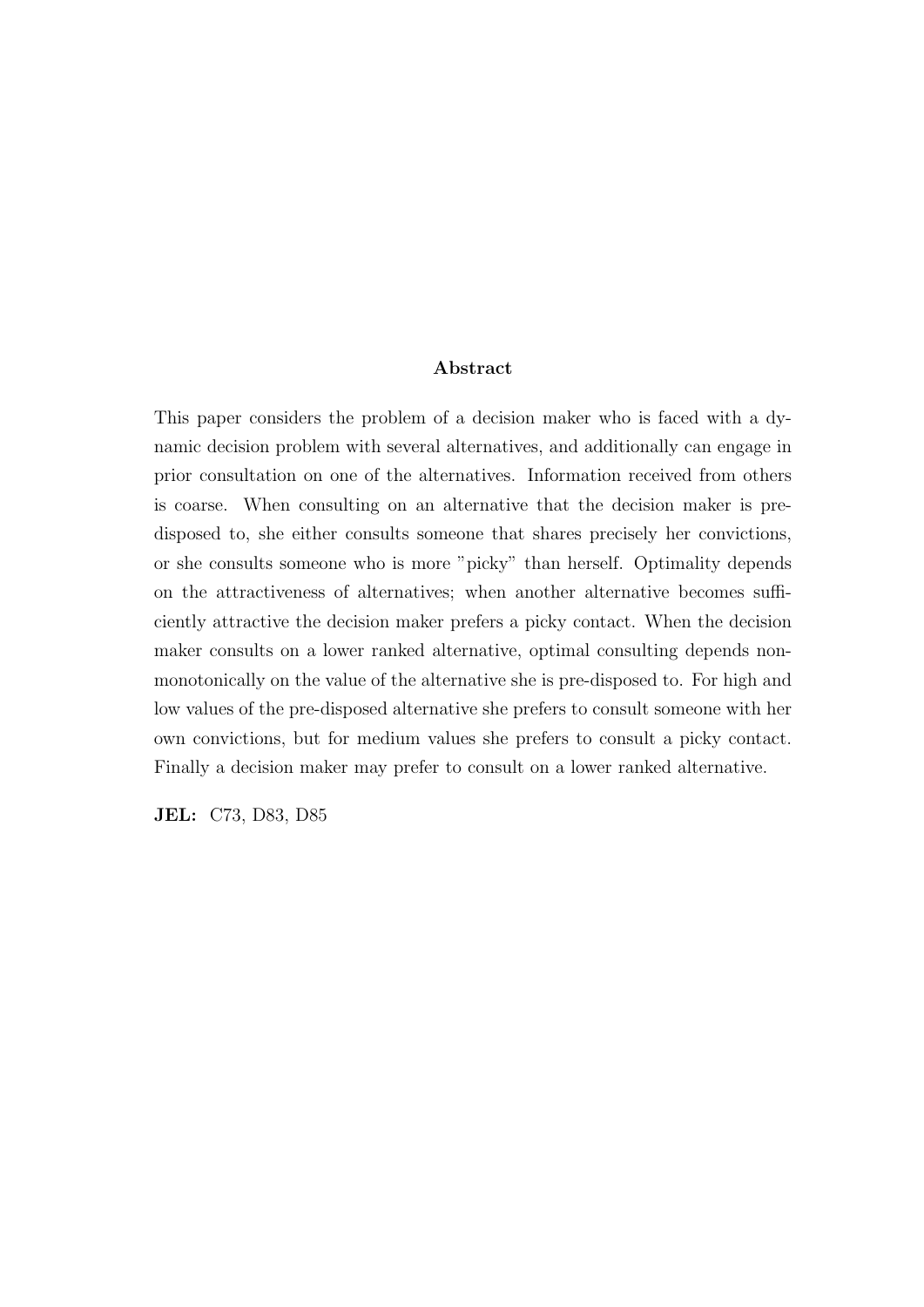# 1 Introduction

Imagine having to choose between two different products, say  $A(iax)$  and  $B(otox)$ , whose characteristics are unknown to you. The products are such that the shortterm expected gain from each of the products are negative, but possibly, given suitable experiences, are worthwhile in the longer-term vis-a-vis the product, S(afe), you are currently using. Your initial assessment is that A is more likely to generate long run joy than product B, so that if you had to choose between A and B you would choose A. Suppose now that prior to making your choice you have the opportunity to consult someone who has prior experience with one of the new products (A or B). Whom should you consult? The answer to this question has two dimensions. First, should you consult someone who has experience with the product you already are pre-disposed to, or should you consult on the less likely alternative? Second, given that you consult on an alternative should you consult someone who likes the same characteristics of the product as you do, or someone who likes different characteristics?

An important assumption for the main results of this paper is that the information we receive from others is coarse. If consulting others perfectly reveals the characteristics of the product then the recommender's preferences over product characteristics are immaterial, since his description of the characteristics reveals to you how much pleasure you will get from the product. The paper therefore fits in the literature on how decision makers deal with the particular problem of information coarsening. Meyer (1991) shows how organizations that have to deal with fundamental coarsening in communication in promotion decisions optimally biases a sequential promotion contest to maximize informational content. Calvert (1985) and Suen (2004) show that a decision maker faced with a binary choice between two alternative finds it optimal to seek information from contacts that are pre-disposed to the same alternative that the decision maker is already pre-disposed to.

The paper contains three main results. First, suppose that the decision maker must consult on the alternative she is predisposed to (say alternative A for concreteness). We show that unless the alternative B is relatively attractive compared to alternative A, then the decision maker prefers to consult someone like herself in the sense that she and the contact likes and dislikes the same product characteristics. That is preferential attachment is given to contacts that are like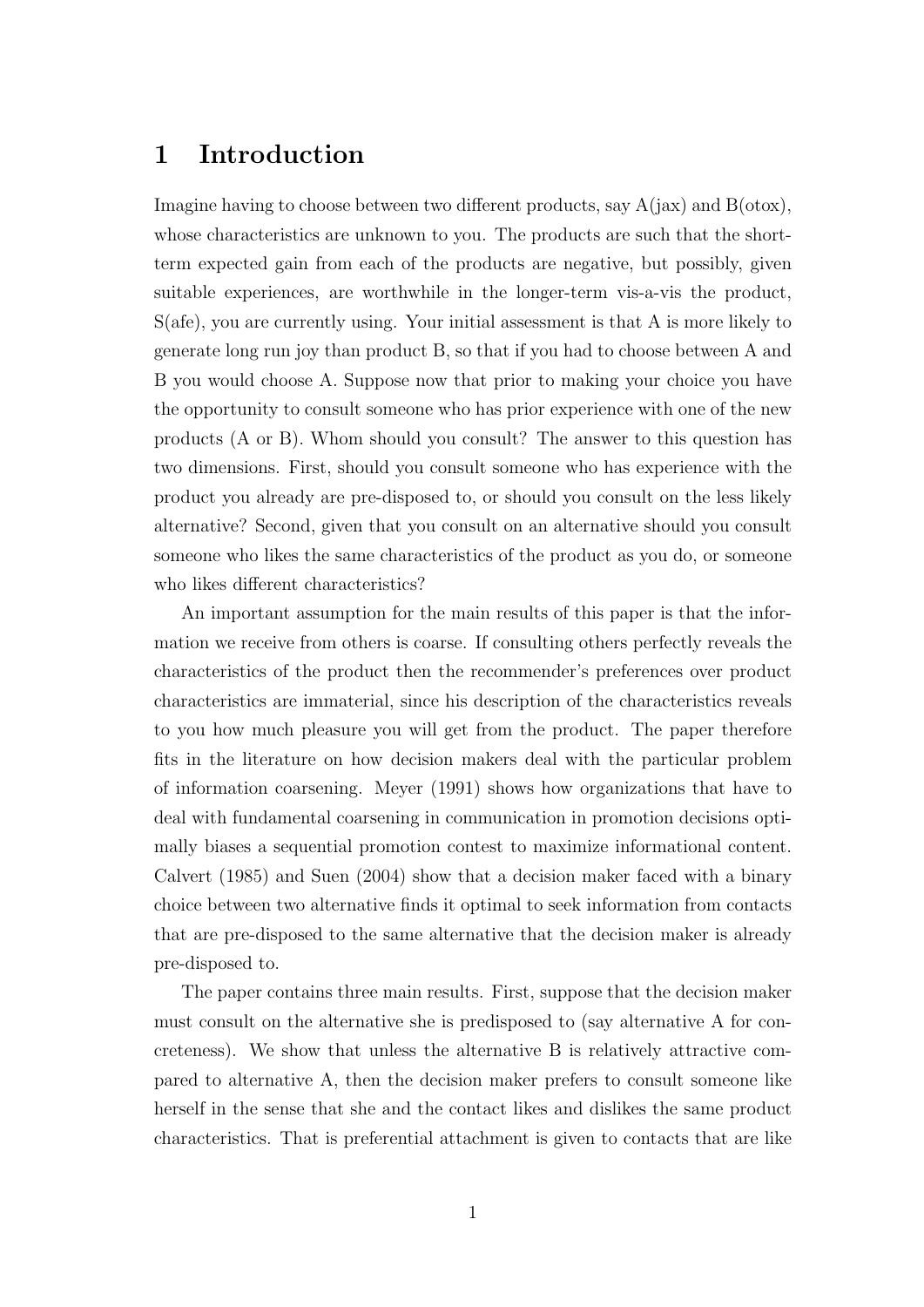the decision maker herself. When alternative B becomes sufficiently attractive, in the sense that even "good" news about product characteristics, relative to the status-quo product S, is not enough to fully convince the decision maker about option A, then she prefers to consult a biased contact. An optimal contact is biased in a specific way. In particular she is more "picky" than the decision maker herself, in the sense that there are outcomes that the decision maker likes, that the contact does not like, but not vice-versa. The intuition for why contacts are biased in this specific way is that it allows the decision maker to distinguish between the truly good news and the not so good news. This comes at a cost: the decision maker may miss out on outcomes that improves on the status quo. But this cost is outweighed by the potential benefits of trying out alternative B on her own.

Second, suppose that the decision maker is restricted to consulting on alternative B, rather than alternative A that she is predisposed to. In this case whether it is optimal to consult a biased contact depends on the value of the outside option (alternative A) in a non-monotonic way. In particular whenever alternative A is either ex-ante relatively unattractive or very attractive then it is optimal to consult a contact who likes the same outcomes as the decision maker. For intermediate values of A it becomes optimal to consult a biased contact. The intuition for the result is as follows. When A is of low value any good news from alternative B is sufficient to convince the decision maker to stick with B. In this case information on B has a first-order effect on payoffs, even entertaining the possibility that the news on B is not so good. However as the value of alternative A increases, by not distinguishing between the good and the not so good news on B the decision maker bears a cost of trying arm B only to realize that the generated outcome was worse than what she hoped for. Alternatively she may choose to ignore the information for the moment and try out A, knowing that if A turns out to be less than pleasing she can use the information on B in a future period. In this case information on B has a second order effect on payoffs. If the decision maker instead consults a contact with an optimal bias she can avoid this (at the cost of missing out on the not so good news on B), in order to learn only when B is truly attractive.

The third main result concern the choice of which alternative to consult on. Should the decision maker consult on the alternative which she is pre-disposed to or should she consult on the less attractive alternative? We show that a decision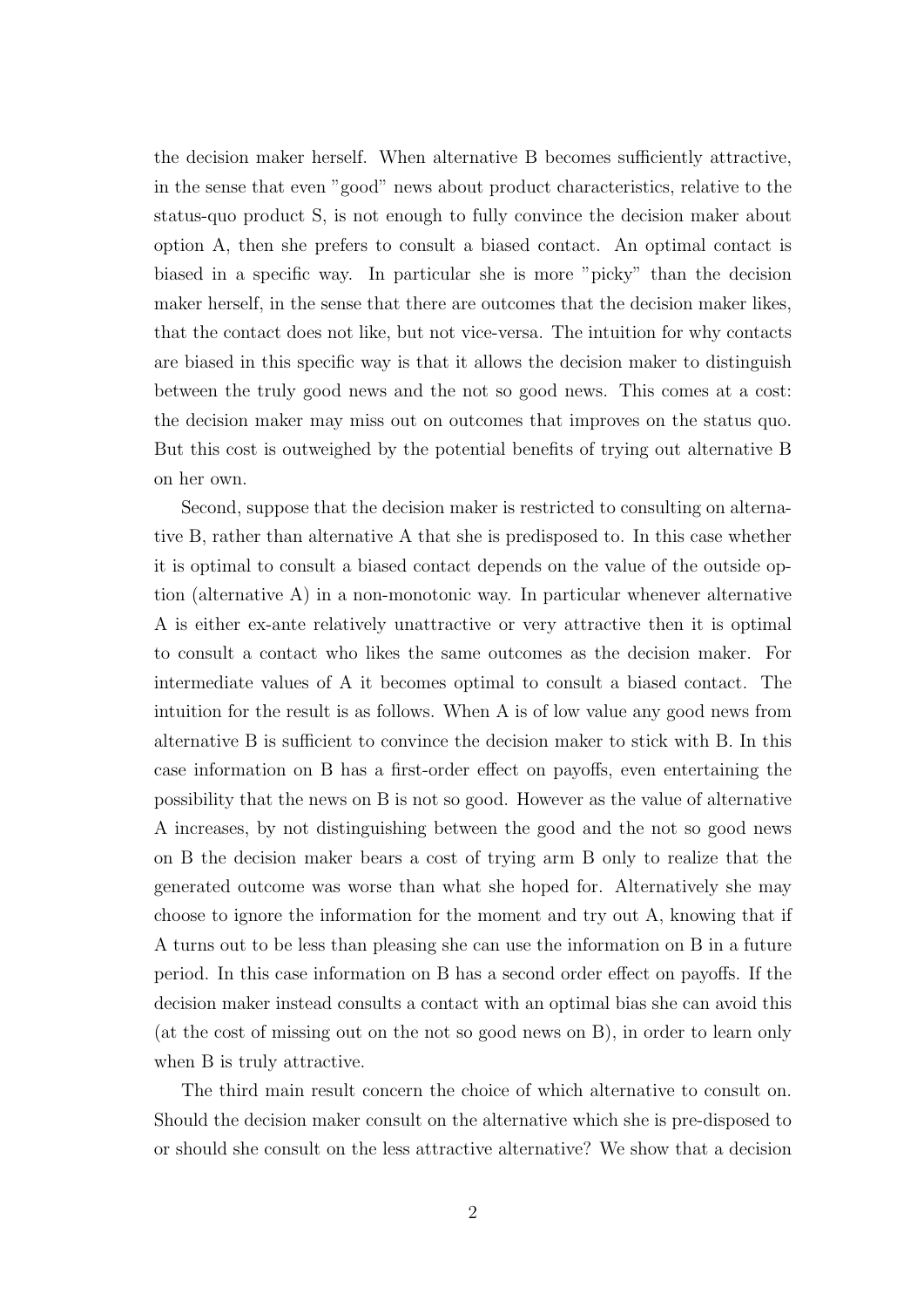maker prefers to consult a contact that tries out alternative B provided that alternative B is sufficiently "risky". That is the reason why the decision maker prefers A over B is that B contains some very bad outcomes. By consulting on B the decision maker can avoid experiencing such outcomes.

Many if not most decisions that we make in daily economic life involve an element of learning. We learn what consumer goods we like by trying out new products, what projects to invest in, which jobs we like, where we like to spend our holidays, etc. Rarely is this learning based only on private experiences, rather it typically takes place in the context of a social network where we observe the experiences of and/or receive advice from friends, neighbors, colleagues, and family members (Arndt 1967, Bandiera and Rasul 2006, Foster and Rosenzweig 1995). At least since the 1920's sociologist have been studying the composition of social networks (McPherson, Smith-Lovin, and Cook 2001). One of the most robust key findings is that links in social networks, whether these are networks for social support, friends or advice networks, tend to be organized by the "homophily principle". This principle states that people who share similar attributes such as race, education, age, line of work, etc. are relatively more likely to form links with one another than they are to form links with people who are dis-similar<sup>1</sup>. Currarini, Jackson, and Pin (2007) construct a model where agents form multiple friendships within a setting of distinct groups of agents. Agents value both similar and dis-similar friends. Their model displays homophily<sup>2</sup>. The present paper contributes to the literature on social networks, by providing a micro-foundation for preferential attachment in networks. In particular the idea of this paper is that we form relationships with other people for informational reasons, namely for the advice they can potentially give us, or for the experiences they will expose us to. By providing such a micro-foundation we are able to more precisely pin down when preferential attachment are given to others who are similar to oneself. It also provides novel insights into when preferential attachment is given to people different from oneself, and we are able to say precisely what dissimilarities attract.

<sup>1</sup>Lazarsfeld and Merton (1954) introduced the term "homophily" to describe this robust phenomenon.

<sup>&</sup>lt;sup>2</sup>In fact it displays a stronger form of homophily known as "inbreeding homophily" (McPherson, Smith-Lovin, and Cook 2001), which means that the equilibrium network displays more homophily than a network formed randomly where the probability of a link is proportional to the size of the group.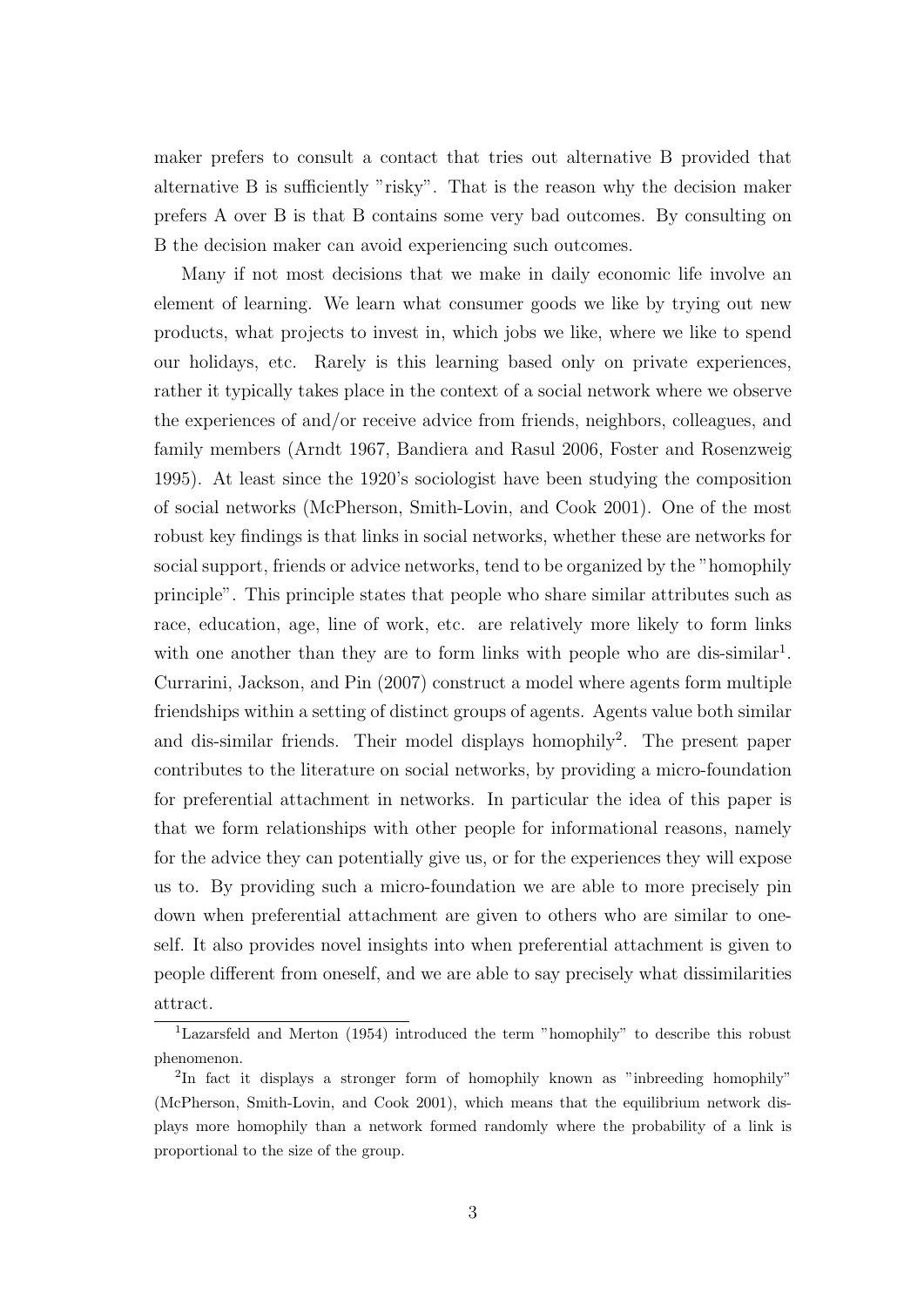Perhaps the most straightforward application of our model is to consumer choice, which we used to introduce the basic question of the paper and the main results. Most products available in the market place are experience goods, and therefore a consumer will try out goods in order to determine the attractiveness of its characteristics. Talking to others or the mere observation that others have already adopted a product may make it more or less likely that a given consumer tries out the product as well, depending on the characteristics and tastes of the consumers who have adopted the product. If some inference is possible about the tastes of the adopter such information is valuable. Another application is to mentoring. The mentor tutors her mentee by relating advice on choice of action in important decisions, usually based on the lived experience of the mentor. A successful mentorship requires that actions taken in the past are informative about what sort of consequences actions taken today will likely lead to. The mentoring case has a natural separation of time where first the mentor makes her decisions and thereafter the mentee takes her decisions.

The remainder of the paper is organized as follows. Section 2 introduces a dynamic learning environment for a single decision maker, and presents some preliminary results. In section 3 we introduce the full model which contains the possibility of learning from contacts. Section 4 presents our main results. In section 5 we relate the model and results to literature on this topic. Section 6 concludes.

# 2 Learning in Autarky

This section considers the simple problem of decision making in autarky. The section is a building block towards the next section where we introduce learning by observation on top of the individual decision problem analyzed here. We first describe the decision problem and then characterize optimal strategies.

We model the decision problem as a bandit problem. Bandit problems have been used previously in the economics literature to study both individual learning (Rothschild 1974), and learning in groups (Bolton and Harris 1999, Cripps, Keller, and Rady 2002). A bandit problem is an interactive decision problem. The decision maker interacts with the environment (by taking an action), receives payoff relevant feedback (an outcome) about the desirability of the action and then interacts with the environment again.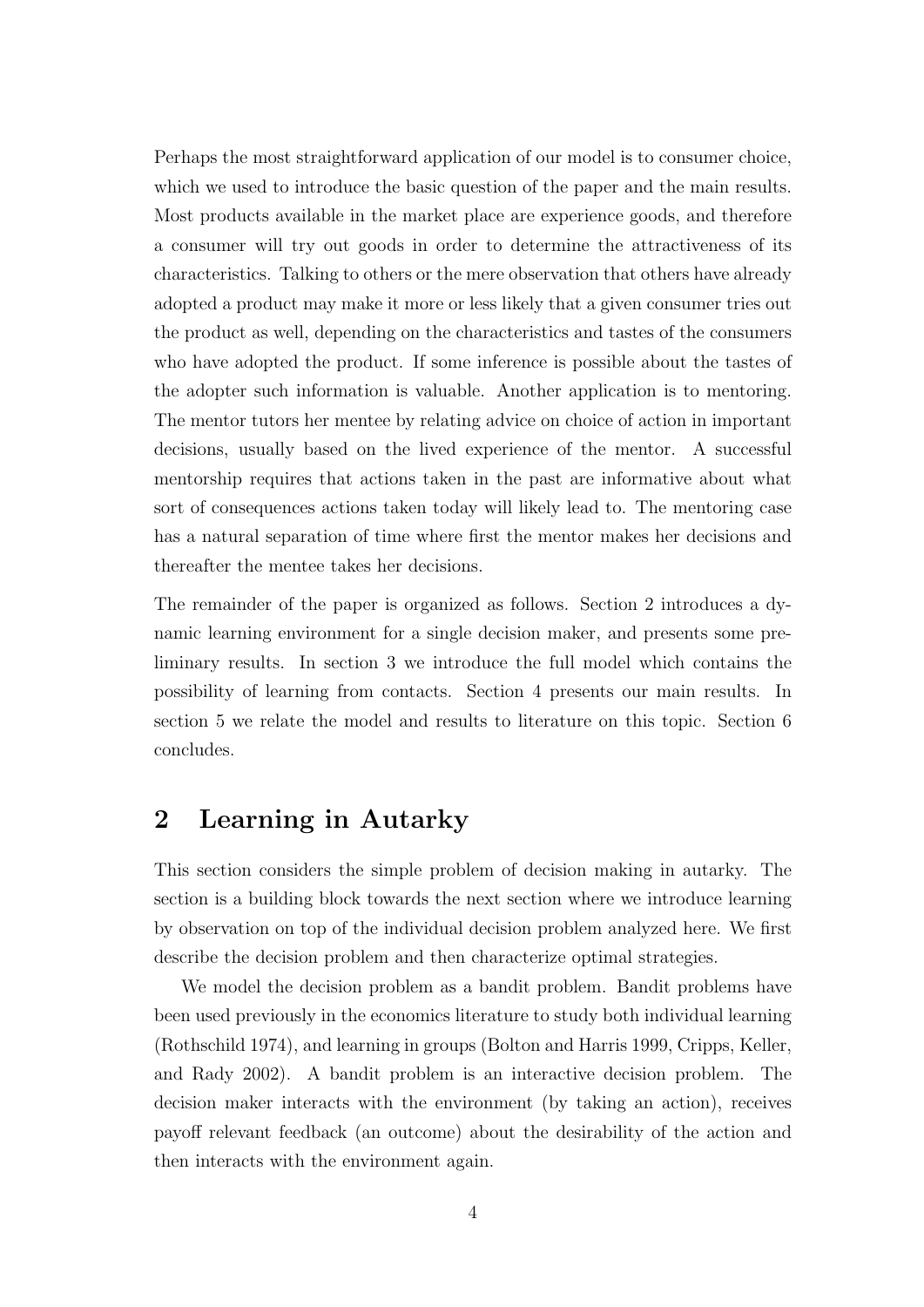The specification of the bandit that we choose is the simplest such environment we can think of that allow us to capture the effects highlighted in the introductory section. In particular, the decision horizon is two periods. Relative to the "standard" bandit problem the decision problem is simple since one period of experimentation with an arm reveals all payoff relevant information about that  $arm<sup>3</sup>$ .

The bandit problem studied in this paper has three independent arms<sup>4</sup>  $\mathcal{A}$  =  ${a, b, s}$ . Each arm has a finite set of states,  $\Theta^i$ ,  $i = a, b, s$ . Nature chooses a state for each arm *i* from the commonly known prior distribution  $p^i : \Theta^i \to (0, 1],$ where  $\sum_{\theta} p^{i}(\theta) = 1$ .

Time is discrete. At each time  $t = 1, 2$  the decision maker (DM) must take an action. If arm i is chosen at time t and the state of the arm is  $\theta$  then the DM receives the (deterministic) outcome  $x_i(\theta)$ . In order to make the characterization as simple as possible, we assume that arms  $a$  and  $b$  have three possible states, whereas arm  $c$  has a single (known) state. Thus from an ex-ante perspective arms a and b are risky, whereas arm c is safe. The set of possible outcomes X are given by:  $X = \{x_a(1), x_a(2), x_a(3), x_b(1), x_b(2), x_b(3), x_s\}$ . The outcome function  $f: \mathcal{A} \times \Theta \to X$  associates to each arm and state the outcome received.

The DM is Bayesian rational and has a von Neumann-Morgenstern utility function:  $u: X \to \mathbb{R}$ . We normalize the outcome on the safe arm, s, to 0. Except where explicitly stated we also restrict attention to preferences over outcomes such that ex-ante the expected per period payoff from actions  $a$  and  $b$  are strictly negative, but there is at least one outcome that is preferred to the safe outcome (Call this assumption  $[A1]$ ). This underlines our initial assertion that a and b are risky, but potentially attractive to the decision maker. These restrictions are not essential and only serve to rule out trivial cases.

The objective of the decision maker is to maximize the expected sum of utility.

### 2.1 Optimal Strategies

In this section we characterize optimal strategies for decision makers in autarky. We also present results on learning in autarky, which will be useful when characterizing environments with social learning. None of the results presented in

<sup>&</sup>lt;sup>3</sup>In technical terms conditional on the state of arm  $i$  the outcome distribution on arm  $i$  is degenerate.

<sup>4</sup>We use the terms arms, actions and alternatives interchangeably.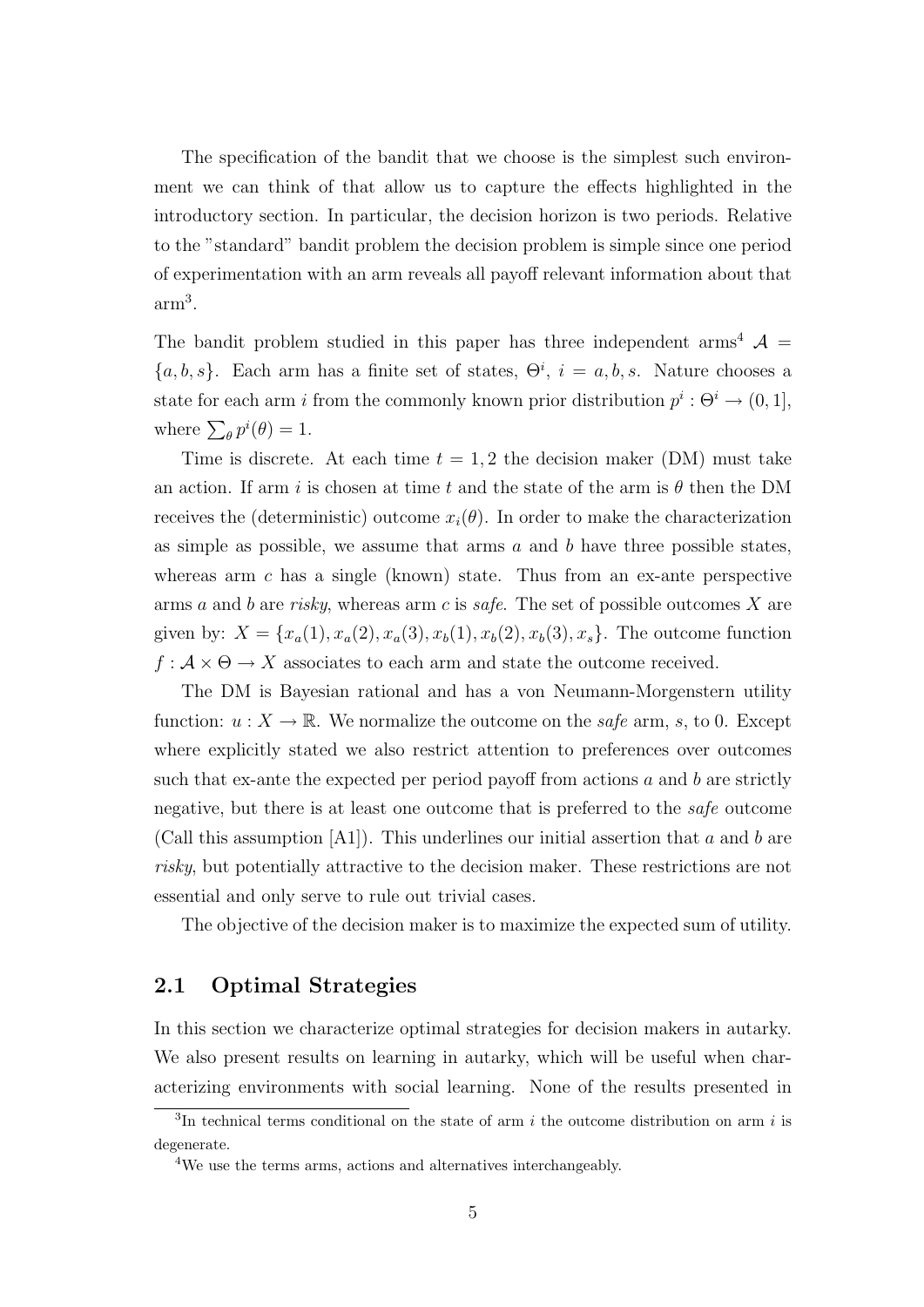this section are new. However they show that the insights from more general specifications of the decision problems carries over to this simpler setting.

The fundamental trade-off for the decision maker is that between exploration and exploitation. By taking a risky action the decision maker faces a cost of acquiring information today, but the information gathered can be used to exploit the arm tomorrow. More generally the question is how much information to gather before starting to exploit the information which has been gathered.

In order to solve for optimal strategies it is useful to define the time t history. A time  $t = 1, 2$  history lists actions taken and outcomes experienced up until time  $t-1$ . A terminal history is the history listing actions and outcomes experienced up until and including  $t = 2$ . Optimal strategies can be solved for by backwards induction. In particular at time  $t = 2$  for any possible history an optimal strategy involves playing the action that maximizes her myopic payoff. This follows since  $t = 2$  is the final period of play, hence at this point the decision maker should exploit the information she has gathered. It then follows from our assumption that acquiring information is costly, that a candidate for an optimal strategy takes the following forms: (i) either play the safe action  $s$  in both periods, (ii) play either a or b at  $t = 1$  and play sequentially rational at  $t = 2$ . In case (i) prior beliefs are such that the value of acquiring information is outweighed by the costs. Case (ii) is the complementary case where in particular an exploration phase is followed by an exploitation phase.

To see this in more detail, suppose that the DM played s at  $t = 1$ . Then the expected payoff from taking actions  $a$  or  $b$  are strictly negative. Thus the optimal action after history  $\{x_s\}$  is to play s.

Now suppose the DM played risky action  $i = a, b$  at  $t = 1$ . At  $t = 2$  playing risky action  $-i$  is clearly suboptimal since the expected payoff is strictly negative. Thus the optimal action at  $t = 2$  is either action i again or the safe action s.

Given the preferences of the DM we let  $\Theta^i_+$  be the list of states on arm i that yield outcomes that are strictly preferred to the safe outcome, more formally:

$$
\Theta^i_+ = \{ \theta \in \Theta \mid u(f(i, \theta)) > u(x_s) \}
$$

Following this convention we will let  $X^i_+$  be the set of outcomes on arm i which are preferred to the safe outcome.

The worth of the strategy in which the DM plays arm  $c, W_c$ , in both periods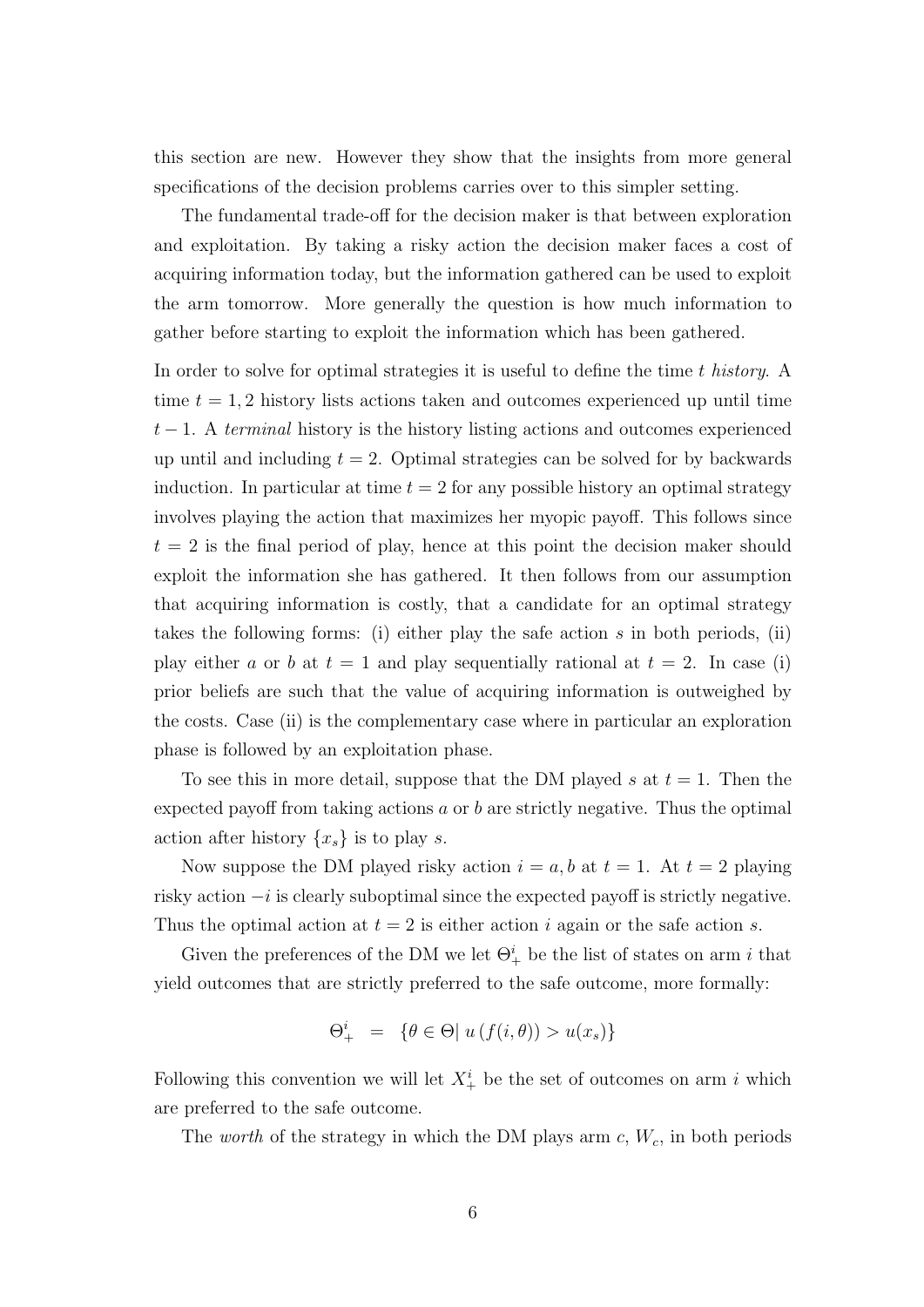is 0. The worth of the strategy that starts by pulling risky arm  $i, i = a, b$  is:

$$
W_i = \mathbb{E}\left[u\left(f\left(i,\theta\right)\right)|p\right] + \sum_{\theta \in \Theta^i_+} p^i(\theta)u(f(i,\theta))
$$

where the first term may be interpreted as the cost of exploration and the second term as the benefit of exploitation. An optimal strategy is a strategy that maximizes the worth among all possible candidate strategies.

We summarize our findings in the following lemma:

Lemma 1. The candidate optimal strategies lead to the following behavior on the path:

- 1. Play the safe action at  $t = 1$  and  $t = 2$ .
- 2. Play risky action i at  $t = 1$ . At  $t = 2$  play risky action i if  $x \in X^i_+$  and s otherwise.

For what follows it will be helpful to know whether learning in this setting is complete in the sense that the DM eventually (with probability one) adopts the action that would be optimal had she observed the state of the world. Let this action (which depend on both the state and preferences) be denoted by  $\alpha \in \mathcal{A}$ .

Since the DM will experiment with at most one risky alternative, say  $r$ , when using an optimal strategy, it follows that with positive probability  $r \neq \alpha$ . Therefore the DM will not learn the ex-post optimal action with probability one. This result is summarized in the following lemma:

**Lemma 2.** With positive probability the DM does not learn the ex-post optimal action.

The result can be stated in much more general settings, see e.g. Rothschild (1974). The basic message, however, is the same: it is generally not in the DM's interest to learn the ex post optimal action with probability one. In the present model a DM could, if she wished to do so, learn the ex-post optimal action with probability one by experimenting with both risky alternatives. In our setting this is not optimal, because the decision horizon ends after  $t = 2$  (or equivalently the DM uses a discount sequence  $(1, 1, 0, ...)$ . Thus there would be no time to exploit the information gathered.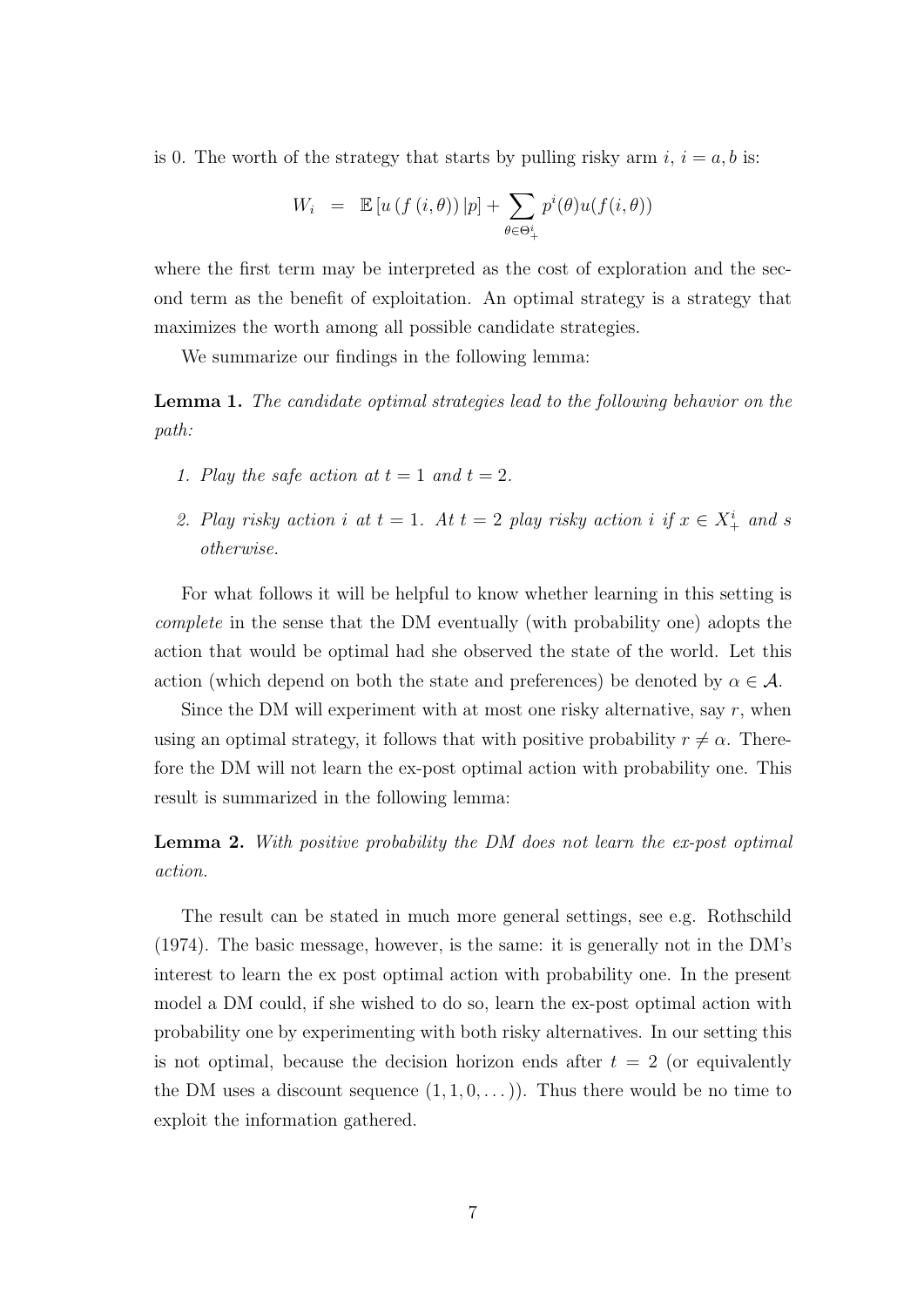# 3 Learning from Others

This section contains the description of the main model. The following section details our main results. We introduce a model where a DM can learn from observing the experiences of others prior to having to choose actions herself. Such a setup is meant to capture a variety of examples, e.g. the recommendations in consumer-to-consumer networks of experience goods; in this example the separation in the timing of decision between agents captures the information available to early and late adopters. Formally, we augment the single person decision problem considered in the last section with a prior observational stage.

### 3.1 Description of the Game

Suppose we augment the decision problem analyzed in the previous section in the following way. There is a finite set of players, which consists of a set of players called contacts, and a single player called the decision maker (DM). The set of contacts is denoted  $\mathcal{C}$ . Contacts may differ in their preferences over outcomes, which are represented by a VNM-utility function. At the beginning of play a state is drawn from the commonly known probability distribution  $p$  on  $\Theta$ . Then each contact solves in autarky a decision problem identical to the problem analyzed in the previous section. The player DM on the other hand can engage in observational learning. In particular at the beginning of play she chooses which contact in C to observe. Let the contact that DM observes be denoted  $\hat{c}$ . Whereas the starting history of all contacts is the empty history and their time t history is their private experiences up until time  $t - 1$ , the starting history of DM is the terminal "history" of  $\hat{c}$  (exactly what we mean by "history" will depend on the informational setting specified below). It is in this sense that DM engages in observational learning by sharing the "history" of  $\hat{c}$ .

We assume that DM has perfect information about the preferences of her contacts. Technically, by observing a particular contact, DM chooses a particular distribution of terminal histories as her starting history. In the terminology of the experience good example, it may be that there are specific characteristics about the product (e.g. the color of the product) which the consumer does not care about, but she may care about other characteristics of the product (e.g. how much electricity it consumes). Intuitively in this case if the consumer is restricted to asking questions of the form: "Did you like this product or not?" then she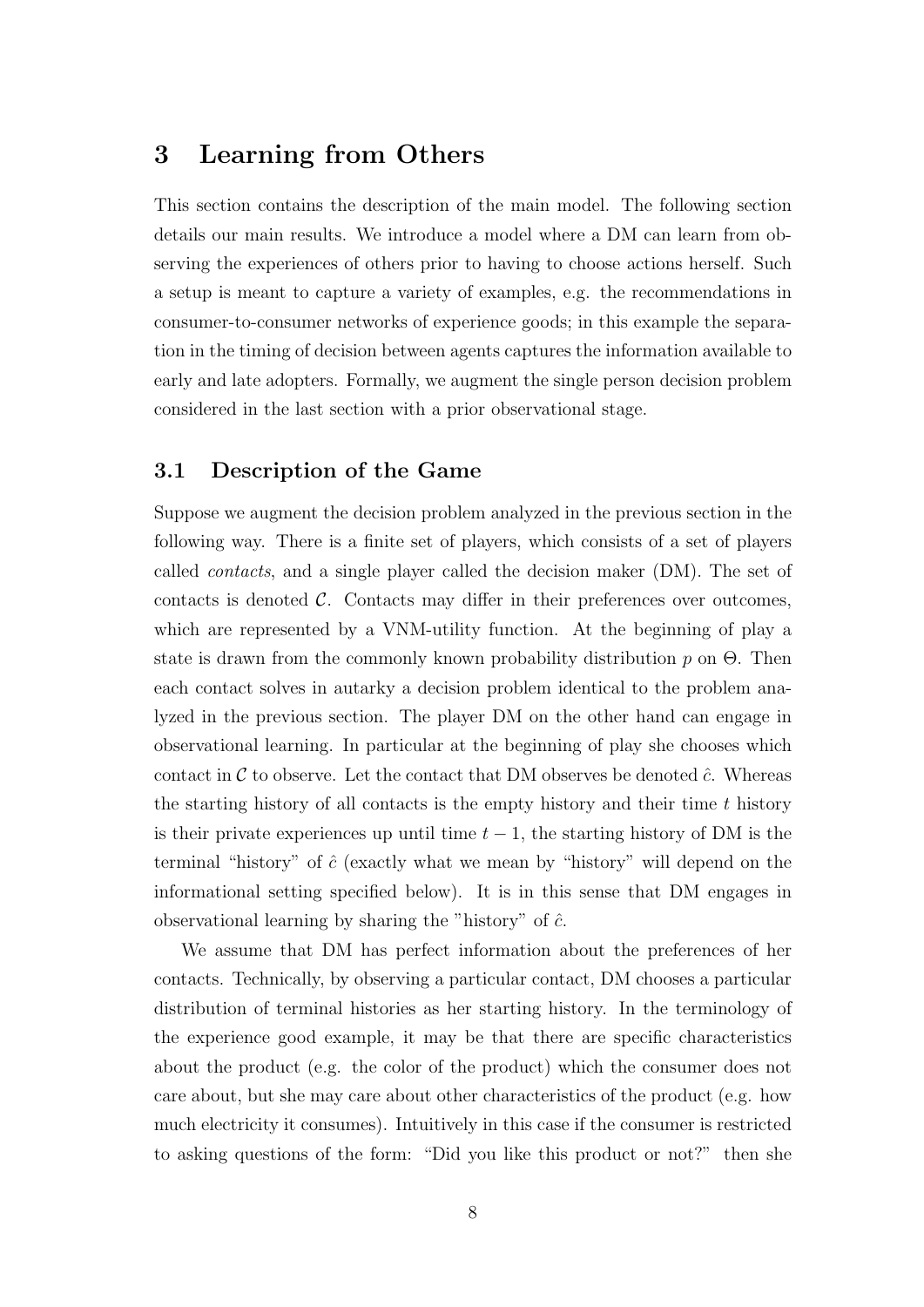will receive a different distribution of answers to the question depending on the preferences of the person she asks.

We consider two informational settings. In the most informative setting both the sequence of outcomes and actions experienced by the contact  $(\hat{c})$  is observable to DM. In the least informative setting only the sequence of actions taken by  $\hat{c}$  is observable to DM. Let the informational setting where also outcomes are observable be denoted by  $\mathcal{I}_O$ , and the setting where only actions are observable be denoted  $\mathcal{I}_A$ .

Our main interest is a characterization of the equilibrium mapping (we will look for sequential equilibria) between the preferences of DM and the preferences of  $\hat{c}$ . As will become clearer below the behavior of a contact is independent of the preferences of DM due to the exogenously imposed time separation. Therefore in this paper the characterization will be a mapping from the set of preferences of DM to the set of preferences of  $\hat{c}$ . In the example of consumer adoption of an experience good, the characterization answers the question: Who would you like to consult? Note that we require that DM chooses whom to consult at the beginning of play, that is the characterization we are interested in is the optimal  $ex$ -ante correspondence between the preference of DM and the preferences of  $\hat{c}$ .

The philosophy of the modeling is to pick the simplest learning environment that allow us to display the effects we are interested in. Thus e.g. the choice of three outcomes on a risky arm is necessary and sufficient to show that a decision maker may prefer to pick a contact more "picky" than herself. Likewise the choice of two risky arms is precisely enough to fix the interesting trade-off that we identify between learning about one alternative vs. another. Finally we have assumed that learning is particularly easy, in that one period of experimentation perfectly reveals all the outcome relevant information about an arm. The qualitative insights that we develop should be robust to a relaxing of this assumption. We comment more on this below.

An obvious reservation about the model, in the context of the consumer example, is that people may consult more than one contact before deciding whether or not to buy a particular product. However there is evidence that the majority of consumers only relies on a small set of acquaintances before deciding whether to adopt a specific product (Brown and Reingen 1987). This may be due to time constraints, or it may be that unless the decision maker knows the preferences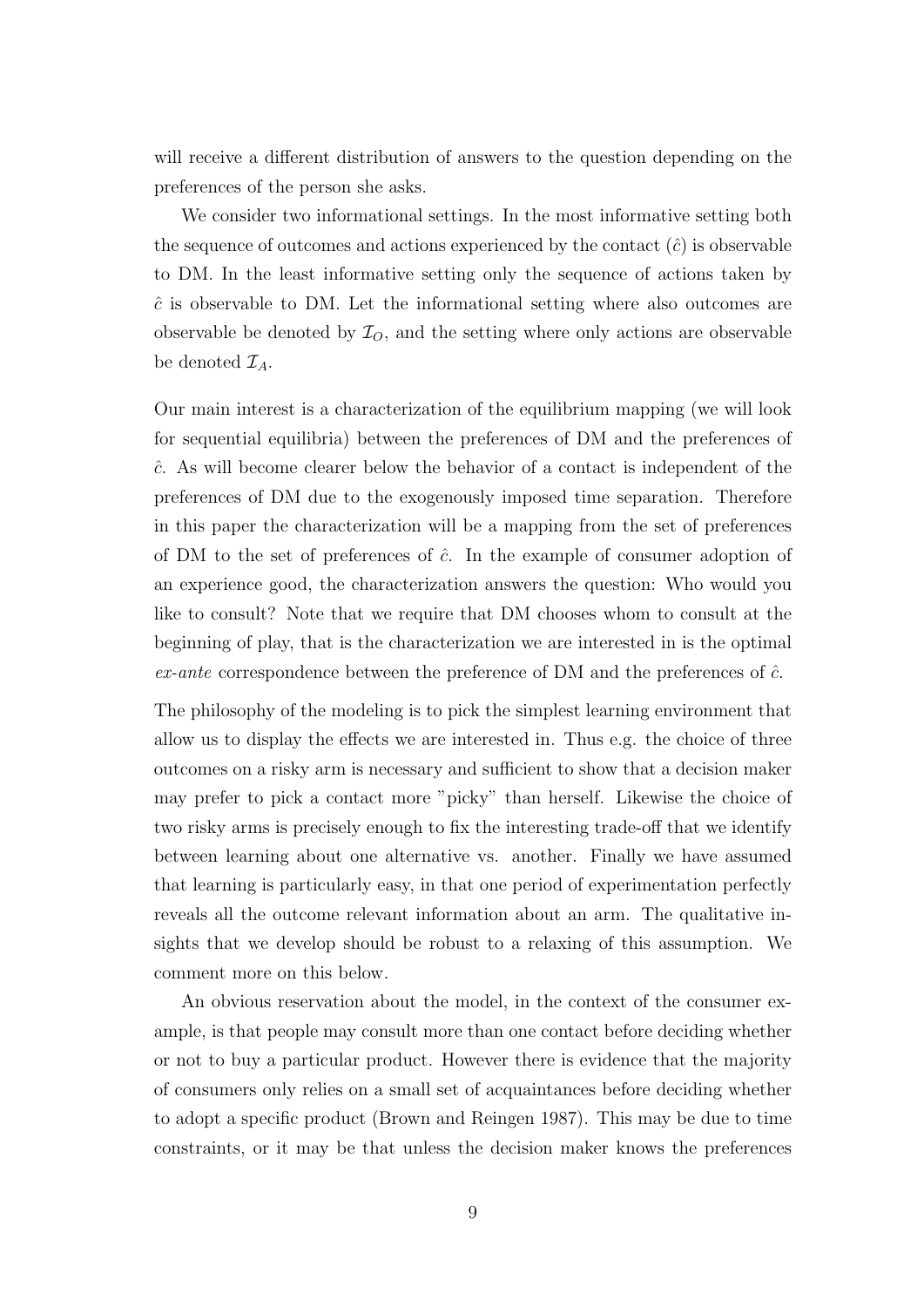of the other decision makers well, the informational content of such recommendations may be low. From a modeling perspective the reason is simply that this modeling choice allow us to focus more precisely on how the incentives to learn from particular decision makers depend on preferences over outcomes. In particular by observing one contact rather than the other, entails an opportunity cots. The decision maker will learn something but not all about the environment she has been placed in.

The assumption that DM knows perfectly the preferences of all her contacts is strong. The model applies to situations where decision makers know each other well, such as long term relationships. From a modeling perspective the assumption focuses the analysis on the value of diverse information.

# 4 Main Results

This section presents our main results. The analysis proceeds from the perspective of DM, and asks the question: Which preferences would I like the recommender to have? The answer naturally depends on the informational setting and the preferences of contacts. First we shall answer the following question: Are there informational settings and preferences of contacts such that with probability one observing such a decision maker allows DM to infer her ex-post optimal action? We show that this question has a positive answer, and we characterize the informational setting and the set of preferences that allow such inference. The most interesting insight is that  $\hat{c}$  will be more "picky" than DM. In this set-up the relation "more picky than" refers to liking a fewer number of outcomes of an action. Why is it good to observe someone who is picky? Suppose that only actions can be observed, but not actual outcomes. Then an observer may value precise information about when an action is attractive higher than the knowledge that it is preferred to a safe choice. In this cardinal information may be more valuable than ordinal information. This is the real distinction between first best contacts and second best contacts. In the first best case contacts must be picky so that they are willing to switch action. In the second best case pickiness is good because it reduces the uncertainty about the value of the prize on an arm. The up shot of pickiness is that the observer may miss outcomes that are also preferred to the safe outcome.

Our primary interest is in situations where DM cannot learn the ex-post op-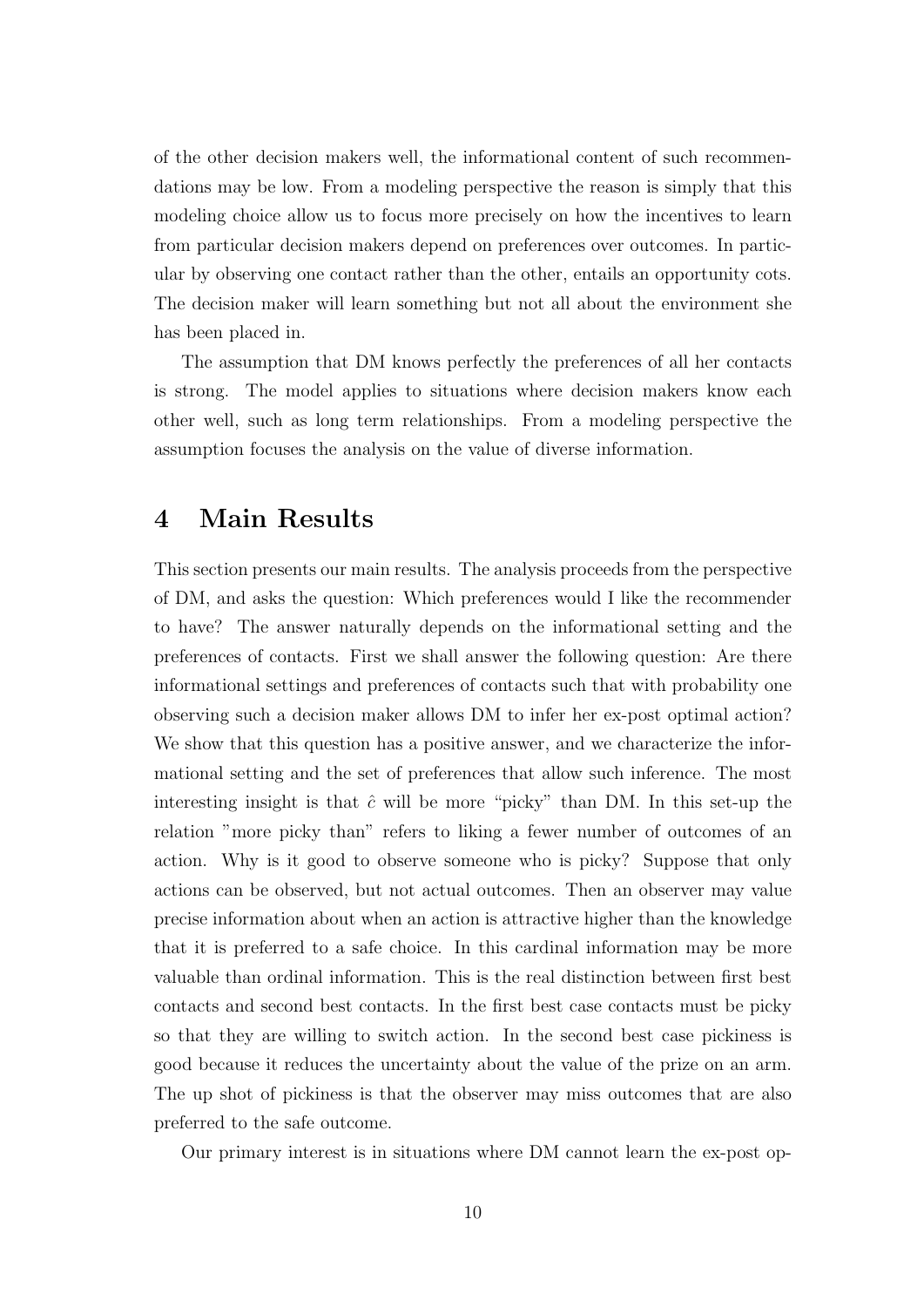timal action with probability one. However also in this second best setting do we find an informationally based intuition about "pickiness" identified in the first best setting. In addition we identify decision problems such that a decision maker prefers to learn from a contact willing to experiment with alternatives that appear ex-ante non-attractive, rather than a risky alternative which is ex-ante relatively more attractive.

### 4.1 First Best Observation

The purpose of this section is to characterize behavior of contacts and environments that allow the observer to infer her ex-post optimal action with probability one. We show that if information transmission is precise, in the sense that outcomes can be observed, then such contacts exists, provided [A1] does not hold. Generally and unsurprisingly such contacts are characterized by a high willingness to experiment. An important insight that we will re-discover when we turn to second best observation is that the DM who is being observed will in general be "more picky than" the observer.

We will say that a pair  $(c^{FB}, \mathcal{I}^{FB})$  is *first best* if there exists a contact,  $c^{FB}$ , and an informational setting,  $\mathcal{I}^{FB}$ , such that DM can infer her ex-post optimal action with probability one after having observed  $c^{FB}$  in environment  $\mathcal{I}^{FB}$ .

As anticipated the existence of  $c^{FB}$  relies heavily on the willingness of  $c^{FB}$ to experiment. In order to learn the ex-post optimal action with probability one  $c^{FB}$  must be willing to experiment with both alternatives a and b, even if she finds herself in period 2 having experienced an unattractive outcome on one of the risky arms in period 1. In other words the ex-ante expected per period payoff must be strictly positive for both risky actions (Assumption [A1] rules out preferences of this form). However a willingness to experiment with both alternatives is not sufficient for first best observation. A second condition must be satisfied. This condition relates to the order in which experimentation takes place and the sensitivity of preferences to outcomes.

Some notation will be needed to state the result. Let  $\bar{u}_i = \max_{\theta} u(f(i, \theta))$ be the maximum period payoff on arm  $i = a, b$ , and let  $\hat{u}_i = \min_{\theta \in \Theta^i_+} u(f(i, \theta)).$ Without loss of generality assume that  $\bar{u}_a > \bar{u}_b > 0$ . Note that we may have  $\bar{u}_i = \hat{u}_i$  in which case there is a unique outcome on i that is preferred to the safe outcome.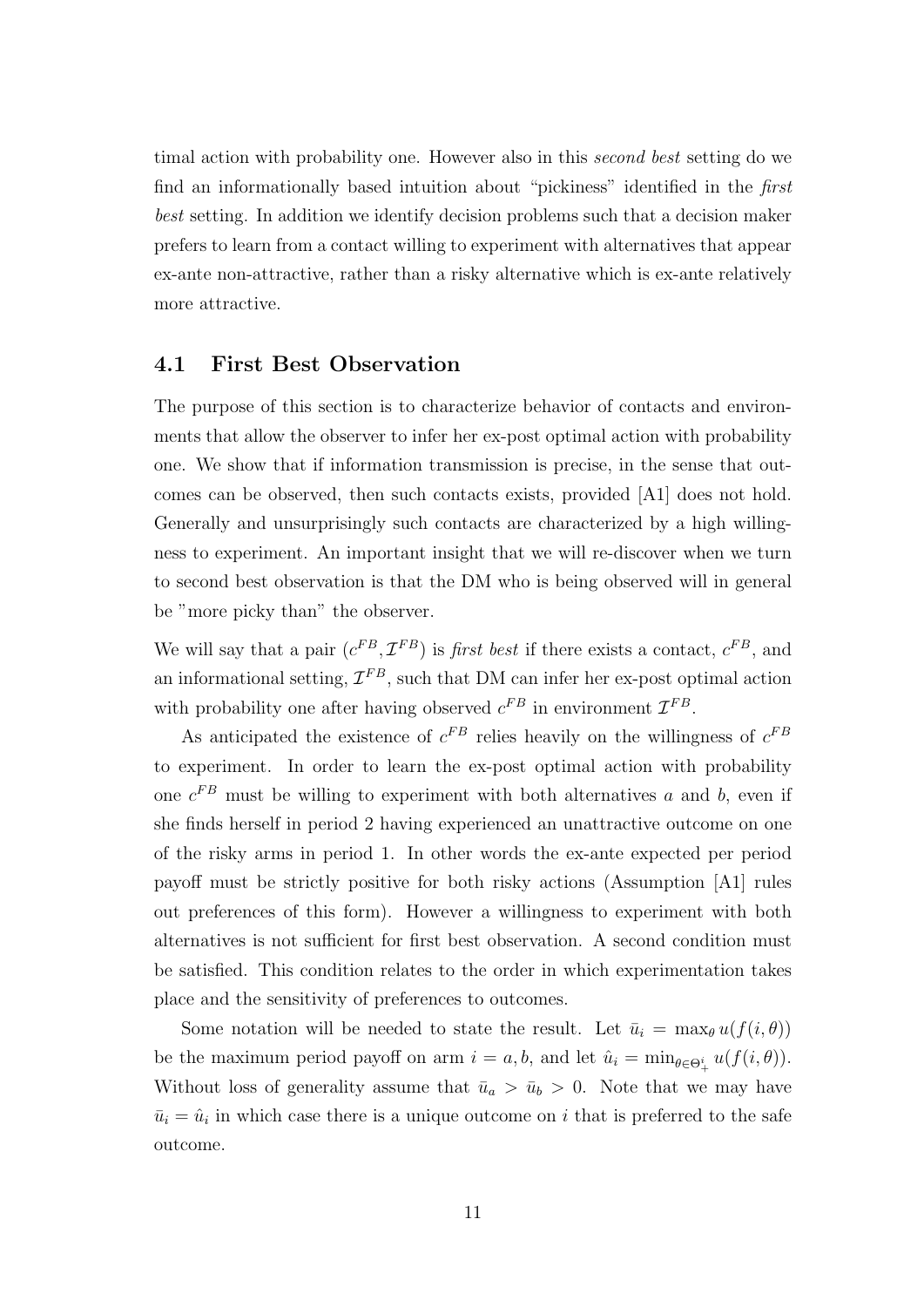**Proposition 1.** Let the preferences of DM be represented by u. A pair  $(\hat{c}, \mathcal{I})$  is first best if and only if:

- 1. Actions and Outcomes are observable  $(\mathcal{I} = \mathcal{I}_O)$ .
- 2. ĉ starts experimenting with arm a, and switches to arm b whenever  $u(f(a, \theta))$  <  $\bar{u}_b$ .

Note that it follows from the proposition that a contact who is not willing to experiment with both risky actions can not be first best independent of the informational setting.

The result is easily generalized to any finite number of states and an arbitrary number of risky alternatives. The result of complete learning from contacts is special to our setting, and does not generalize. E.g. in the environment of (Rothschild 1974) it is not true that if a firm was able to observe arbitrarily many periods of experimentation by another firm then it would learn the expost optimal action with probability one. We present the result here partly for completeness but also because it provides important insights into the case of second best learning from contacts.

Earlier we alluded to a decision maker being "more picky than" another decision maker. We can now say more precisely what this means, and why it benefits DM to observe a decision maker who is more picky than she is. First note that the characterization imply that whenever  $\hat{c}$  likes an outcome<sup>5</sup> on a then DM likes it as well. And whenever DM dislikes an outcome on  $a$  then  $\hat{c}$  dislikes it as well. To a large extent then their ordinal rankings on a relative to the safe outcome are aligned. However it is necessary that they disagree about outcomes that DM values positively but does not care about very passionately. Here their ordinal rankings must be opposed, since this is precisely the point where DM has a positive valuation for information on arm b. To satisfy incentive compatibility it must be that  $\hat{c}$  dislikes such outcomes. It is in this sense that  $\hat{c}$  is "more picky than"  $DM<sup>6</sup>$ .

<sup>&</sup>lt;sup>5</sup>These statements are relative to the safe outcome.

 $6\hat{c}$ 's preferences over outcomes on arm b does not play a role as long they satisfy that ex-ante the expected per period payoff of b i strictly positive. However if we were to add a third risky arm (and extend the decision horizon) then a similar result of "more picky than" on arm b could be stated.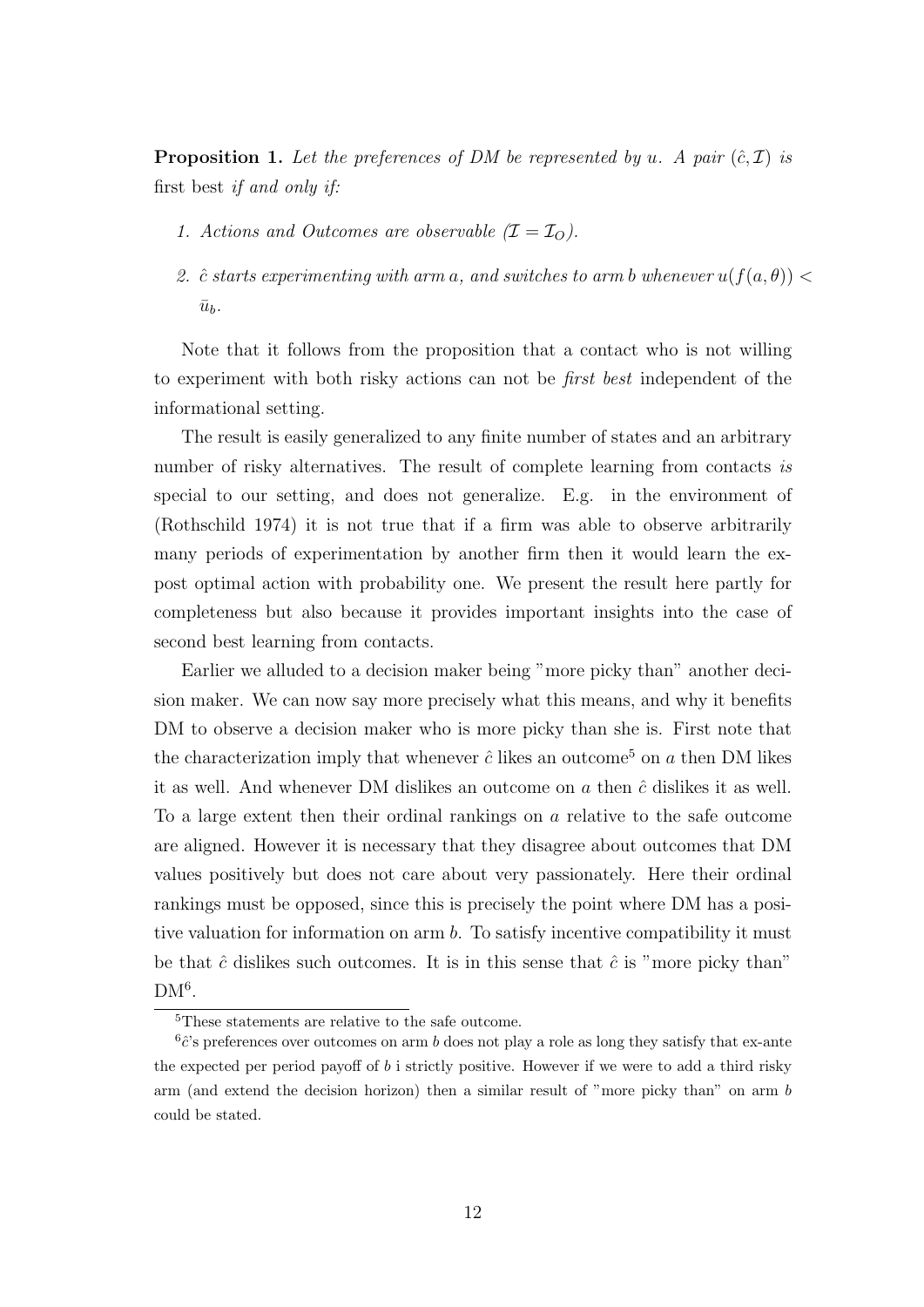### 4.2 Second Best Observation

The remainder of the paper focuses on the case where assumption [A1] is satisfied for all decision makers. Under this assumption it follows from Proposition 1 that there is no first best contact informational environment pair. Consequently we will focus on the second best. This section considers the informational setting where only actions are observable, i.e.  $\mathcal{I}_A$ . The characterization in environment  $\mathcal{I}_O$  is trivial given the simple setup.

The analysis proceeds as follows. First we characterize second best observation under the assumption that contacts only experiment with the risky alternative that is ex-ante most attractive to DM. We show that in this case DM may prefer to observe contacts that have preferences different from herself on the arm. We then turn to the question of whom to observe when it is only possible to learn about the risky alternative which is the least favored ex-ante among the two risky alternatives. Here we re-discover that it may be optimal to learn from observing picky contacts. Finally we turn to the question of which alternative to learn about. The most interesting finding is that a DM may prefer to learn about a risky alternative that she does not find attractive ex-ante.

To proceed some notation is needed. It is well known that optimal behavior in bandit problems with independent arms can be characterized via Gittins Indices. Consider the following simplified bandit with only two arms: a risky arm i and a safe arm s. Suppose the DM starts by using arm i. At any time thereafter she can switch to arm s (without being able to return to i). What is the period expected discounted payoff if the DM optimally abandons arm i? This is the value of the Gittins index of arm  $i$ . In particular the Gittins index of arm  $i$  is the per period discounted value of the solution to an optimal stopping problem. In our context the solution to the optimal stopping problem is particularly simple: At time  $t = 2$  arm i should be abandoned if and only if  $x \notin X^i_+$ . We let  $\Lambda_i$  denote the value of the Gittins index of arm  $i$ .

Once the Gittins index have been calculated the optimal strategies are simply: in each period play the alternative with the largest Gittins index. At every time t a DM then has a ranking over the alternatives available to her, which may evolve as history accumulates. For our purposes here we will say that a risky arm  $i$  is *ex-ante* preferred to risky arm j if  $\Lambda_i \geq \Lambda_j$ .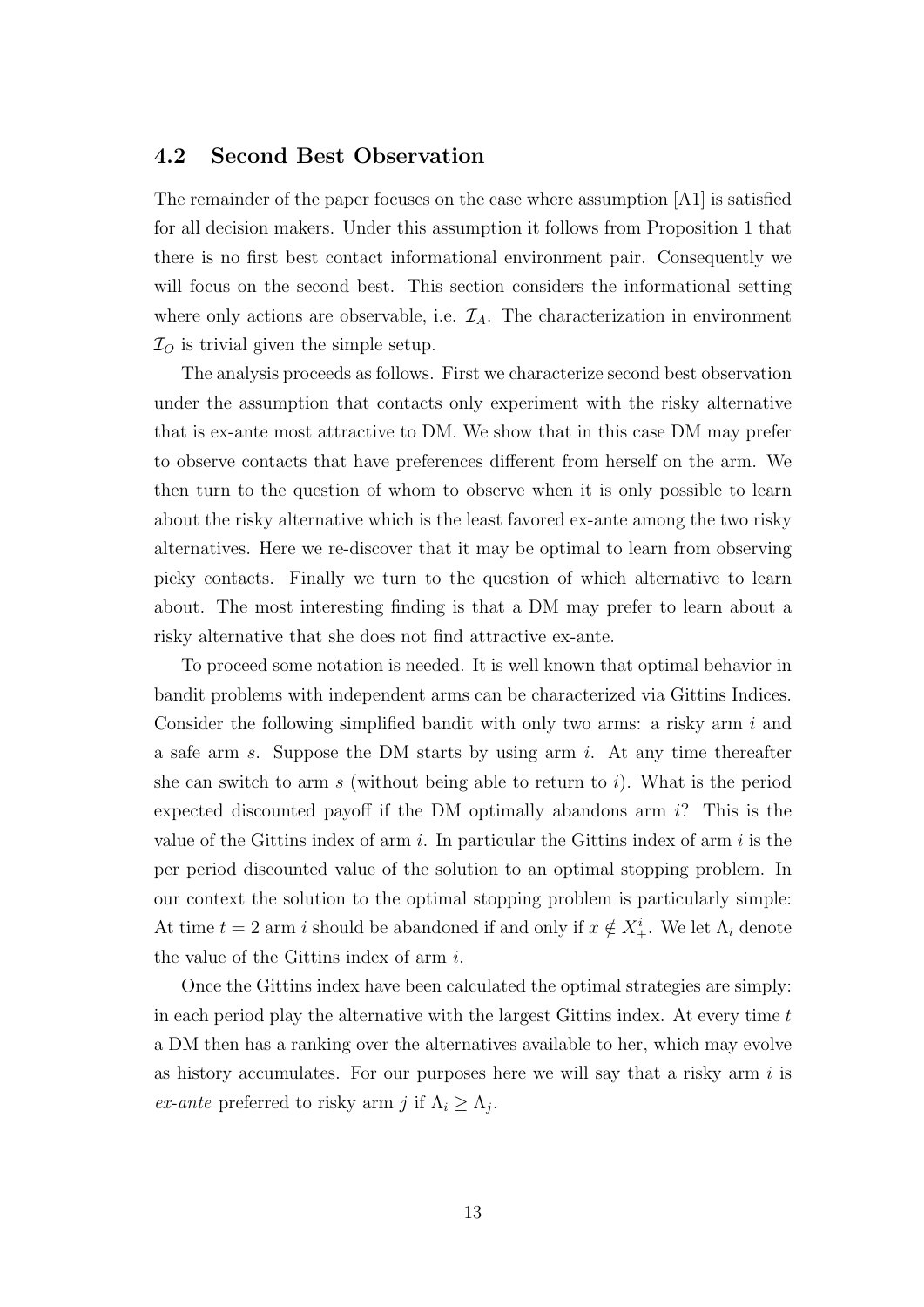#### 4.2.1 Learning about a Favored Alternative

Suppose we restrict the contacts in  $\mathcal C$  to only contain contacts whose preferences are such that they are willing to experiment with DM's ex-ante preferred alternative, which wlog we will assume is alternative a. We place no further restrictions on the preferences of contacts over outcomes on arm a.

The following dichotomy which identifies whether two decision makers have the "same" ordinal rankings over alternatives will be useful:

**Definition 1** (Aligned). A pair of preference relations restricted to outcomes on arm i  $(X^i)$ , and represented by utility functions, u,  $u' : X^i \to \mathbb{R}$ , are aligned on i if either:

- 1. For all  $\theta$ :  $u(f(i, \theta)) > 0$  if and only if  $u'(f(i, \theta)) > 0$ , or
- 2. For all  $\theta$ :  $u(f(i, \theta)) > 0$  if and only if  $u'(f(i, \theta)) < 0$ .

If preferences are not aligned in the sense defined above then we shall say that preferences are biased.

Our first result shows that if all that matters to DM is that she learns whether or not she prefers the outcome on arm a to the safe outcome, then it is optimal to observe a contact whose preferences are aligned with hers.

Proposition 2 (Aligned Contacts). Suppose that (i) actions are observable, and (ii) contacts are willing to experiment with arm a only. DM finds it optimal to observe a contact with aligned preferences when:

- 1. DM is not willing to provide experimentation with arm b  $(\Lambda_b < 0 = u(x_s))$
- 2. DM is willing to provide experimentation with arm b but any preferred outcome on a discourages experimentation with b  $(0 \leq \Lambda_b < \frac{2\hat{u}_a}{1+\sum_{k=1}^{b}u_k})$  $\frac{2u_a}{1+\sum_{\theta\in\Theta^b_+}p^b(\theta)}$ ).

The intuition is that if any outcome on a preferred to the safe is enough to discourage experimentation on b then DM does not need to discriminate between preferred outcomes; she only requires ordinal information to determine her optimal action. The benefit of observing a biased contact is that she can discriminate between preferred outcomes. In other words by observing a biased contact she can get cardinal information. As we shall see in the next result when such cardinal information is important then DM optimally observes a biased contact.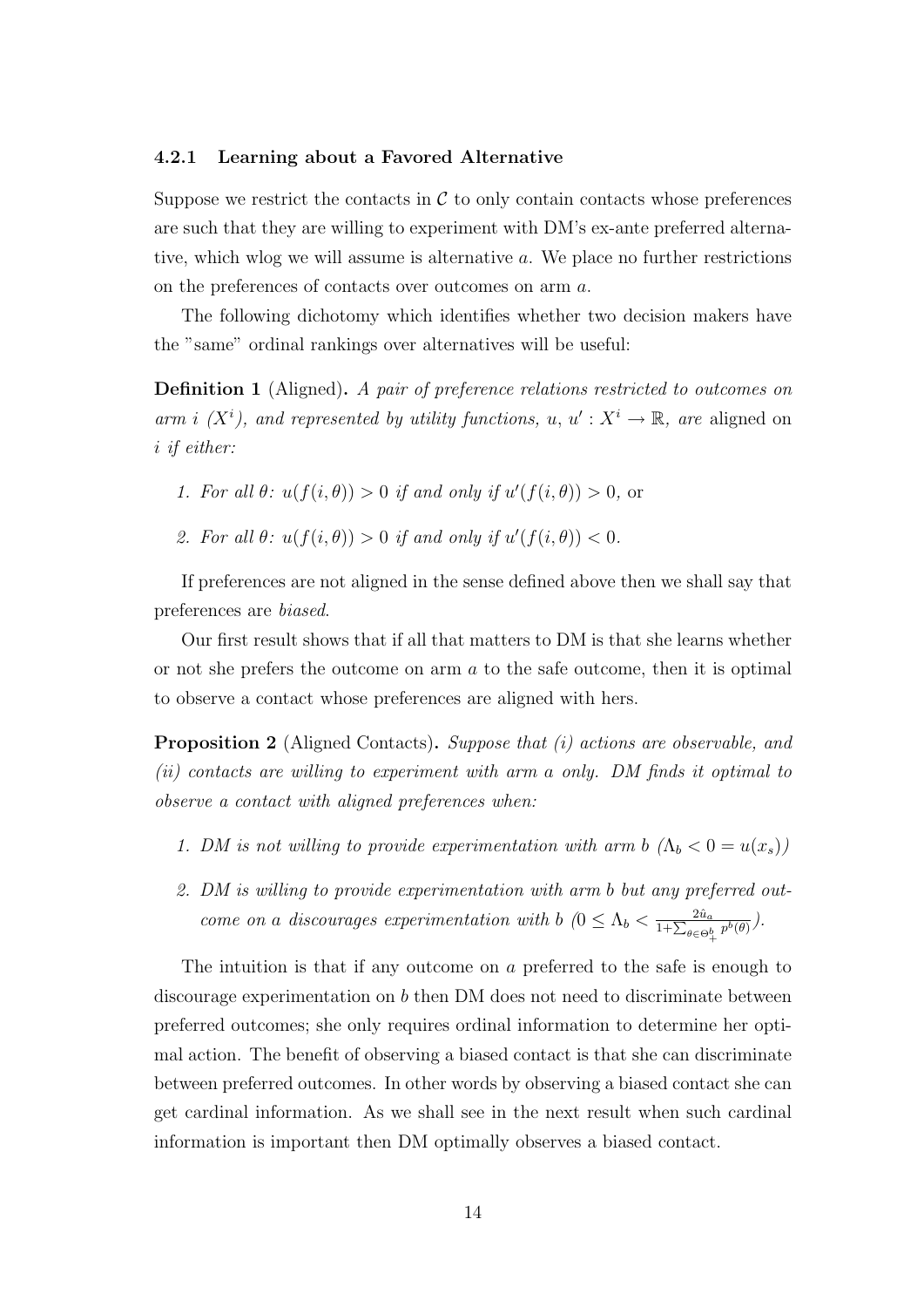The reader may have noticed that the same inference can be made from a contact whose opinions are diametrically opposed to DM's. While this is an interesting insight, we consider it to be non-robust. In particular the insight is not robust in decision problems where an additional risky arm is added and the decision horizon extended suitably. In this case observing a contact with diametrically opposed preferences is less useful, since such a contact will be staying with the same action, precisely when the observer values additional information on other alternatives. Thus the reader should emphasize likeness rather than opposition in interpreting the result.

The next result shows that when DM may be willing to experiment with  $b$ even after learning that a has a preferred outcome, then it is optimal to observe a biased contact. The nature of the bias is also characterized.

**Corollary 1** (Biased Contacts). Suppose (i) that actions are observable, (ii) contacts are willing to experiment with arm a only. DM finds it optimal to observe a biased contact when DM is willing to experiment with b and is not discouraged from experimentation with b by learning that a has a preferred outcome ( $\Lambda_b \geq$  $2\hat{u}_a$  $\frac{2u_a}{1+\sum_{\theta\in\Theta_+^b}p^b(\theta)}$ ). Moreover, the contact is biased on DM's lower ranked outcome  $(\hat{u}_a)$ .

In the present context when a decision maker wants to discriminate between outcomes that are preferred to the status quo she can do this by getting recommendations from someone who has a biased view (relative to her own preferences). Her demand for information is not purely ordinal, i.e. knowing whether the outcomes are preferred to a safe alternative; for optimal decision making she also requires cardinal information, i.e. how much better is the outcome relative to the safe outcome. To distinguish between outcomes the decision maker consults contacts that are more picky than she is<sup>7</sup>. Such contacts are picky in a particular way. In particular they dislike the outcome which is the least preferred among outcomes that are preferred to the status quo. In this sense the bias between the preferences of the decision maker and the contact is minimal.

The corollary shows that in a setting where only actions are observable DM may want to consult a contact who is biased in a particular way relative to her own preferences. Such an effect is only possible when arm  $b$  (the lower ranked of

<sup>7</sup>We emphasize pickiness here since, as argued above, we believe the insight of diametrically opposed preferences is less robust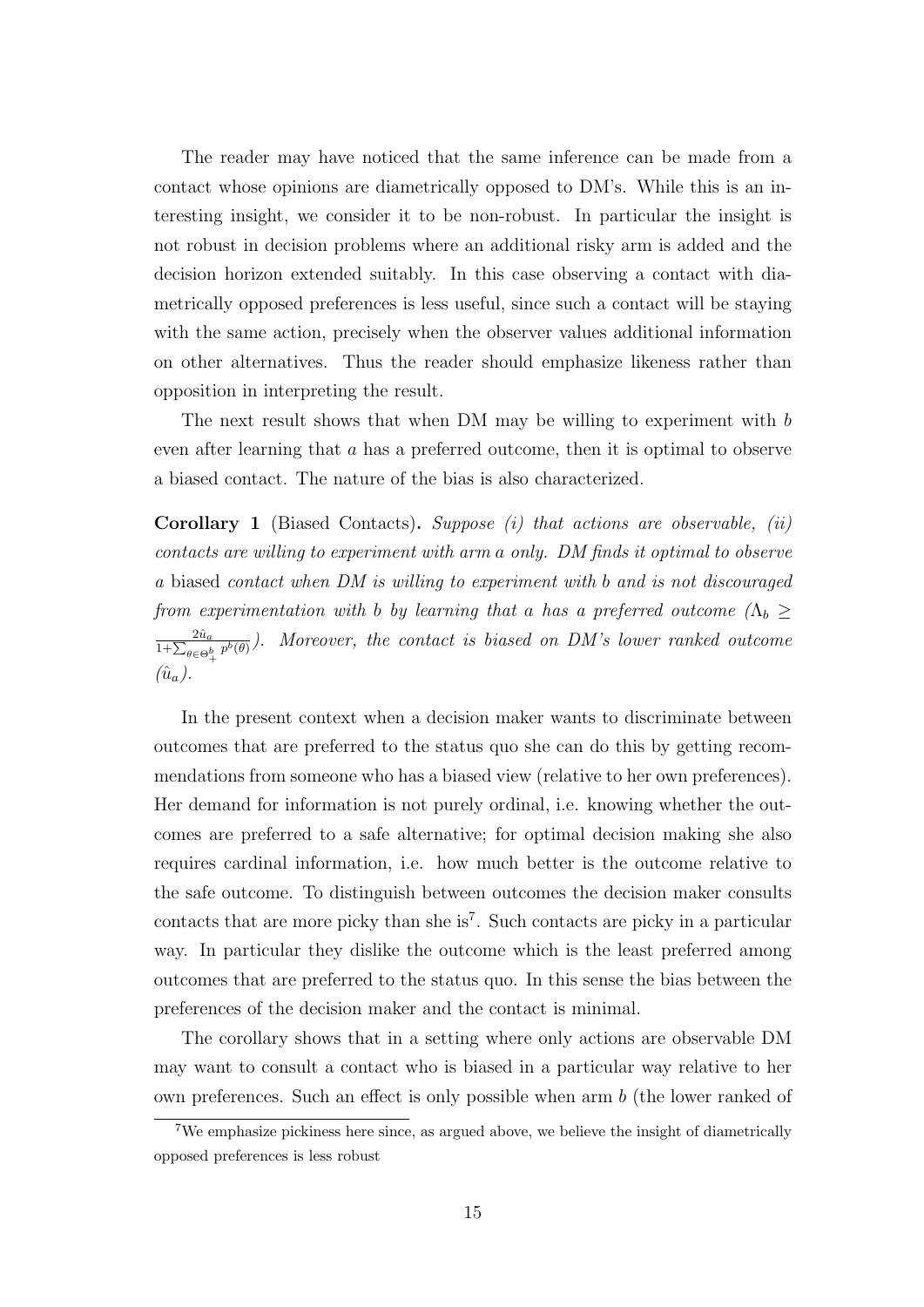the risky alternatives) is ex-ante more attractive than the safe alternative. The distinction between the demand for ordinal and cardinal information on outcomes would not appear if the bandit only had one risky arm. These insights clearly generalize to any finite number of outcomes on the arms.

#### 4.2.2 Learning about a non-favored Alternative

We now turn our attention to contacts that are different from the decision maker in that their ex-ante ranking of the risky alternatives are different. In particular DM herself ex-ante favors arm a but she only have contacts who favor arm b. As was the case in the preceding section observation in the informational setting where outcomes are observable proves "too" informative to give interesting results in the context of the simplicity of the decision problem. In this section we therefore restrict attention to the informational setting where only actions are observable  $(\mathcal{I}_A)$ . The goal of this section is to understand if there are situations where the decision maker prefers to learn from contacts who are biased, and characterize the nature of the bias. In order to keep notation at a minimum without losing important insights we specialize the model somewhat.

We start out be treating the case where both  $X^a_+$  and  $X^b_+$  are singleton. In this case DM does not need to distinguish between preferred outcomes on  $b^8$ . By observing an aligned contact DM can become fully informed about the desirability of arm b.

**Proposition 3** (Aligned Contacts). Suppose (i) that actions are observable, (ii) contacts are willing to experiment with arm b only, (iii) there is a unique preferred outcome on a and b  $(X^a_+$  and  $X^b_+$  are singleton for all players). DM finds it optimal to observe an aligned contact.

We now turn to the case where  $X^b_+$  is not singleton, but for simplicity  $X^a_+$ is. We show that DM may want to observe a biased contact. In particular the relationship between when it is optimal to observe an aligned contact is nonmonotonic in the ex-ante attractiveness of the favored risky alternative.

Proposition 4. Suppose (i) that actions are observable, (ii) that DM can observe experimentation with risky arm b, (iii) arm a has a unique preferred outcome  $(X^a_+$ 

<sup>&</sup>lt;sup>8</sup>Moreover we do not have to treat the case where DM might consider going back to b after having learned that a has an outcome that she likes somewhat, i.e. she gets utility  $\hat{u}_a$ .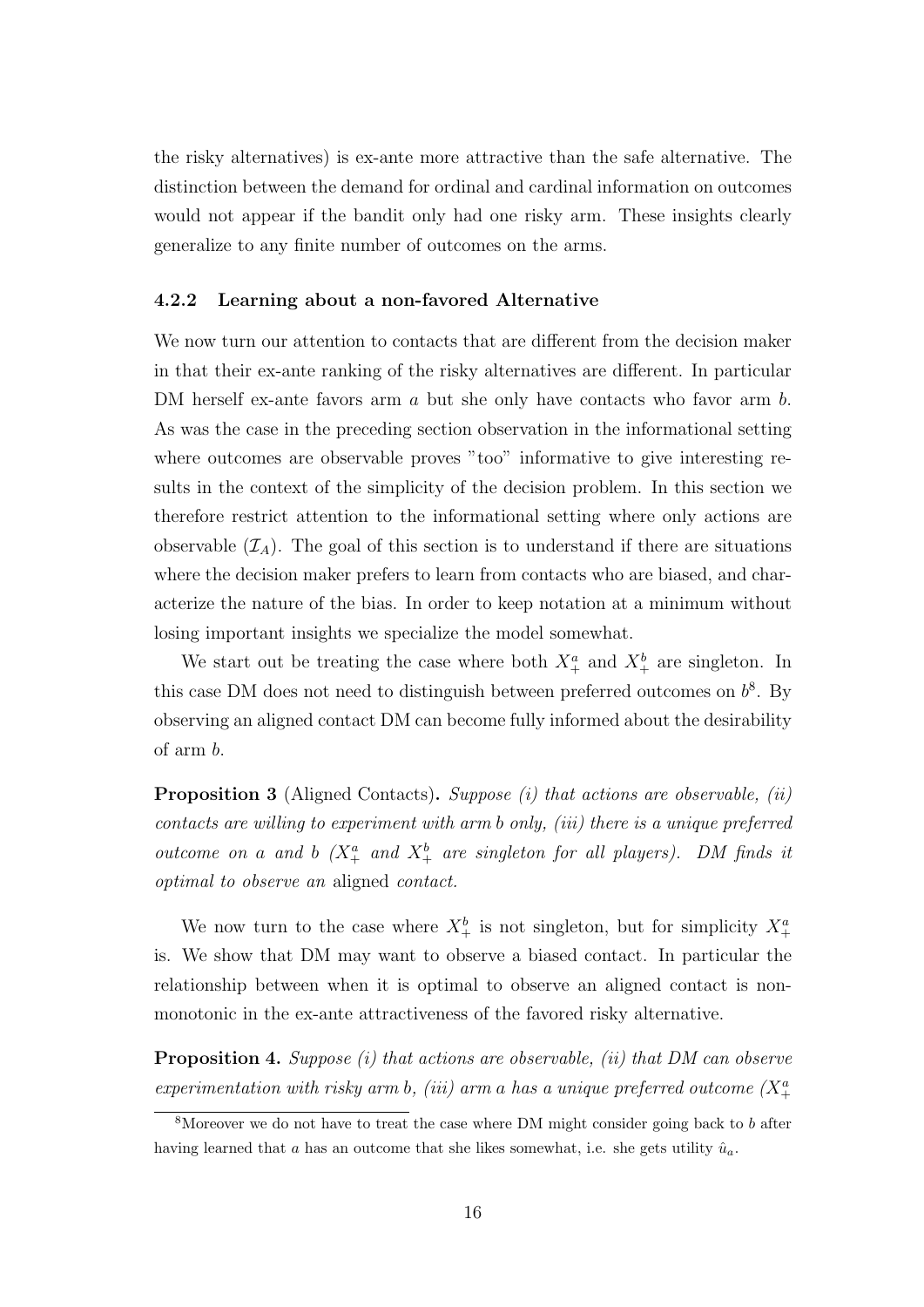is singleton), whereas arm b has several preferred outcomes  $(X^b$  is not singleton). For  $\bar{u}_b - \hat{u}_b > 0$  sufficiently large, there exists scalars  $0 < \underline{\Lambda} < \overline{\Lambda}$  such that

- 1. If arm a is either ex-ante unattractive  $(\Lambda_a \langle \Lambda_a \rangle)$  or ex-ante attractive  $(\Lambda_a \rangle$  $\Lambda$ ) then DM observes an aligned contact. Otherwise she observes a biased contact  $(\underline{\Lambda} < \Lambda_a < \overline{\Lambda})$ .
- 2. An optimal biased contact, is biased on DM's lower ranked outcome  $(\hat{u}_b)$ .

The intuition is relatively straightforward. When any "good" news on arm b is enough to convince DM to try arm b then observing an aligned contact is optimal. Likewise when even "good" news on arm  $b$  is not enough to convince DM to try out arm b it is again optimal to consult an aligned contact. In the second case there is an added benefit to consulting an aligned contact. Since no "good" news on b is enough to convince DM to use arm b herself, the only way such information will be valuable is if it turns out that arm  $a$  is "bad". In this case the information gathered from an aligned contact can be used in the second period. In other words information has only a second order effect on payoffs, since the information does not convince DM to switch from her ex-ante favored action.

When DM prefers to consult biased contacts then information has a first order effect on behavior. That is there is sufficiently "good" news about b that convinces DM to try out arm b. A biased contact is used to discriminate between the truly "good" news and plain "good" news (which an aligned contact cannot). This comes at a cost. In particular the not so "good" news is bundled with the "bad" news, and this discourages use of arm b. However if the utility difference between the truly good news and the relatively good news is large then it pays to consult a biased contact to be able to discriminate between outcomes. Discriminating the truly "good" news from the "good" news, allows DM to pursue the relatively attractive arm a rather than ending up with a "mediocre" outcome on b.

A more general insight follows about the desirability of observing a biased contact. Information about a non-favored alternative can either confirm the initial pre-disposition against the alternative or reject it. Learning from a biased contact tends to have a first-order effect on payoffs, because the revelation of good outcomes are sufficient to convince the decision to switch her ordering of the risky alternatives. In contrast aligned information tends to confirm the predisposition and information only has a second-order effect on payoff, that is the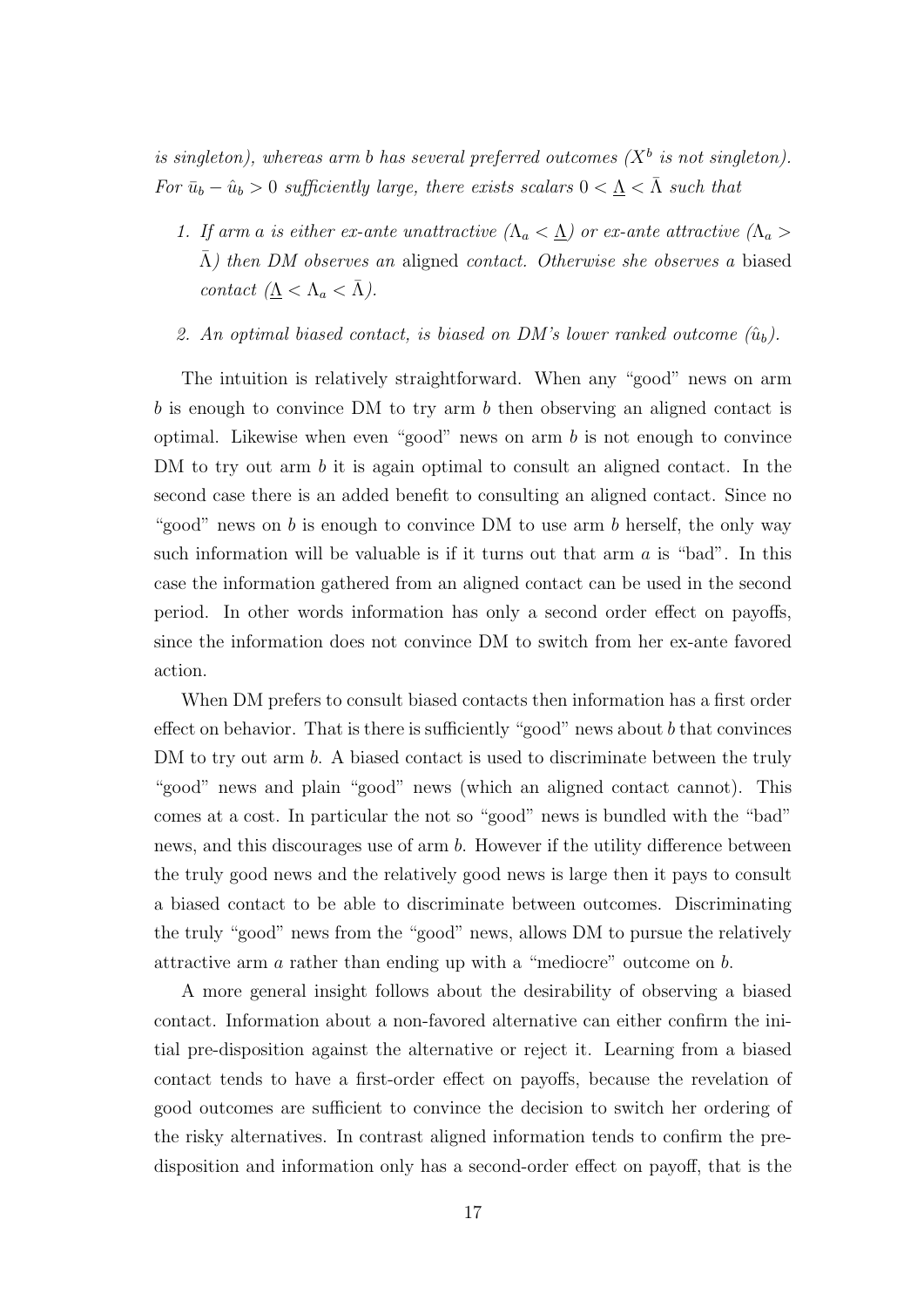information will only be used upon learning that alternative a was unattractive. In other words aligned information tends not overturn the ex-ante ordering of alternatives, but information is still useful in that it can be exploited if the decision maker's conviction turns out to be false.

#### 4.2.3 When Do Opposites Attract?

Do opposites attract? Will the decision maker ever prefer to learn from a contact with an ex-ante ordering of the risky alternatives different from hers? Is it ever preferable to get information about alternatives you would not consider trying out yourself, to getting more information about alternatives you deem to be more enticing ex-ante?

To study this question in its purest form we abstract from the issue of whether it is optimal to consult an aligned or biased contact, that is we specialize to the case where  $X^a_+$  and  $X^b_+$  are singleton. Furthermore, to ease notation we assume that all outcomes on arm j,  $j = a, b$  that are not preferred to the safe outcome, yields the same level of utility,  $u_i < 0$ . Essentially we specialize to two outcomes to drive home the point as cleanly as possible. The following result shows that DM may prefer to learn about an alternative that is not favored ex-ante, rather than her ex-ante favored alternative.

**Proposition 5** (Opposite Attracts). Suppose (i) actions are observable, (ii) DM can observe contacts who experiments with either arm a or b, (iii)  $X^a_+$  and  $X^b_+$ are singleton. Given  $\Lambda_a > \Lambda_b$ , there exist  $\bar{u} > 0$  and  $\underline{u} < 0$ , such that DM prefers to learn about arm b iff  $\bar{u}_b > \bar{u} > 0$  and  $\underline{u}_b < \underline{u} < 0$ .

Notice that in both cases the proof works by driving a wedge of sufficient size between "good" outcomes and "bad" outcomes on arm b. Eventually the outcome on b becomes sufficiently attractive that the observer prefers to learn about arm  $b$  although arm  $b$  is not ex-ante the most attractive arm. The DM piggybacks on her contact, which helps her avoid "bad" outcomes, and identify "good" outcomes.

The result can be interpreted as follows. For a fixed ex-ante ranking of alternatives, the more "passionate" a DM reacts to outcomes "good" and "bad" on b the more likely that she will want to consult a contact with experience of alternative b. This insight is related to the fact that a mean preserving spread (i.e. more variance) makes an alternative more attractive ex-ante. Here we use this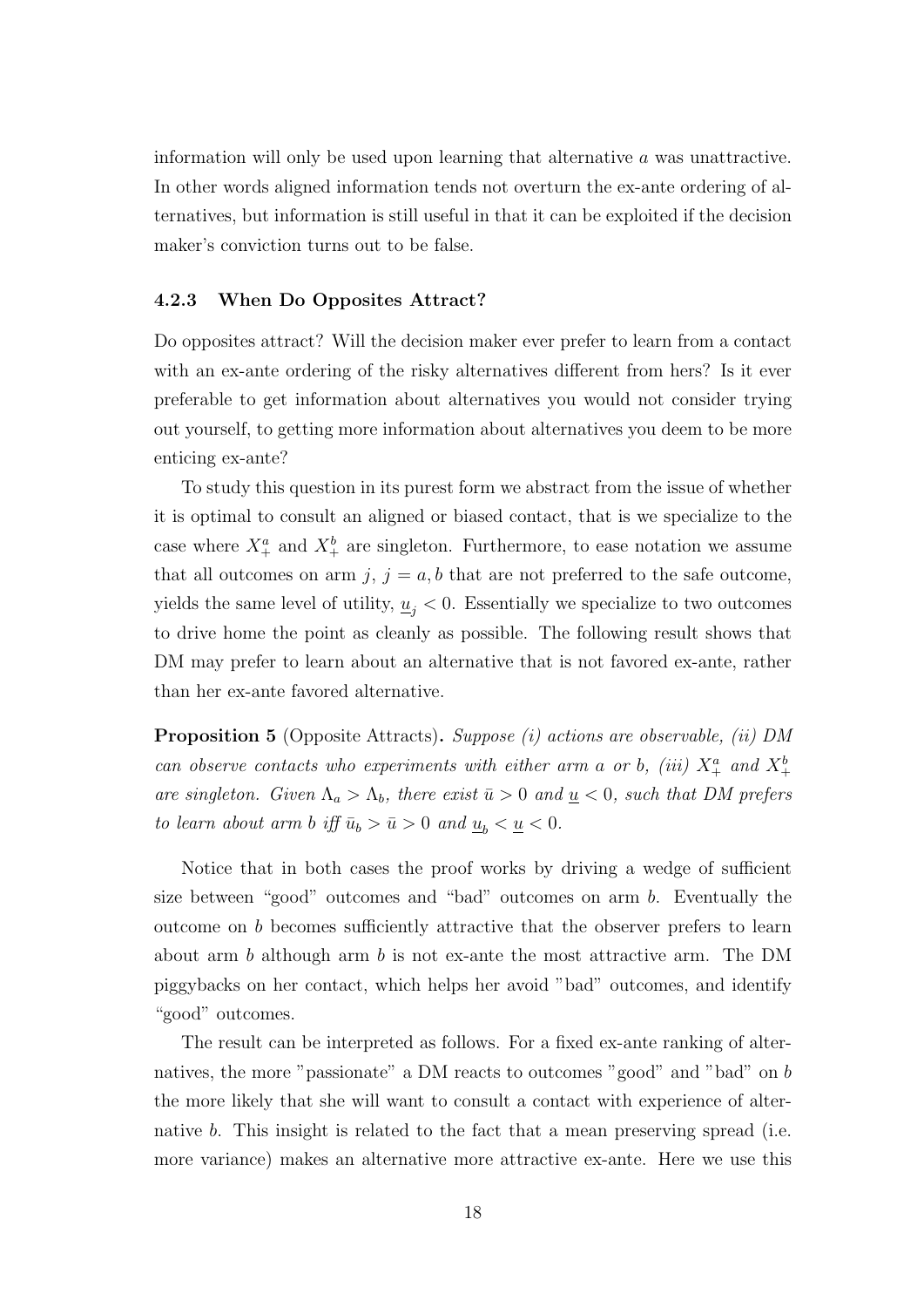insight with a vengeance; we increase the spread while keeping the arm equally attractive from the perspective of providing own experimentation, it becomes more attractive from the perspective of learning through observation.

# 5 Related Literature

This paper is not the first to consider modeling learning as a bandit problem. Rothschild (1974) studies the problem faced by a monopolist who is uncertain about how demand is affected by price. He models the monopolists choice between setting different prices in order to learn about demand as a two-armed bandit problem. Bolton and Harris (1999) and Cripps, Keller, and Rady (2002) studies a social learning problem in the context of a two armed bandit problem where several agents simultaneously choose between two actions. Payoff realizations are publically observable. This leads to the usual incentive problems and under provision of the public good (here experimentation with a single risky alternative). Our model contains no such free-riding problem, nor does our model display the encouragement effect identified in Bolton and Harris. The encouragement effect is a dynamic effect: a higher rate of experimentation by a player today, induces a higher rate of experimentation by others tomorrow. This effect does not appear in our model for the following reasons. First, the player being observed does not move again after the observing player has moved, she has no incentives to induce more experimentation. Second, one unit of experimentation fully reveals the state, once this has happened the demand for information on that arm drops to zero, so there is no mechanism through which the player providing the experimentation can induce the other player to experiment more. More generally there is a literature on social learning that studies how efficient adoption depends on simple rule of thumbs (Ellison and Fudenberg 1993, Ellison and Fudenberg 1995) and properties of the sampling rules that players use when learning from others (Banerjee and Fudenberg 2004). In a network context Bala and Goyal (1998) studies social learning where players learn from a only their neighbours. Their focus is on the question of which networks structures facilitate optimal adoption.

The subject of the paper is most closely related to the literature on coarsening of information. Apart from information coarsening, our paper shares with this literature the assumption that communication is non-strategic, that is the player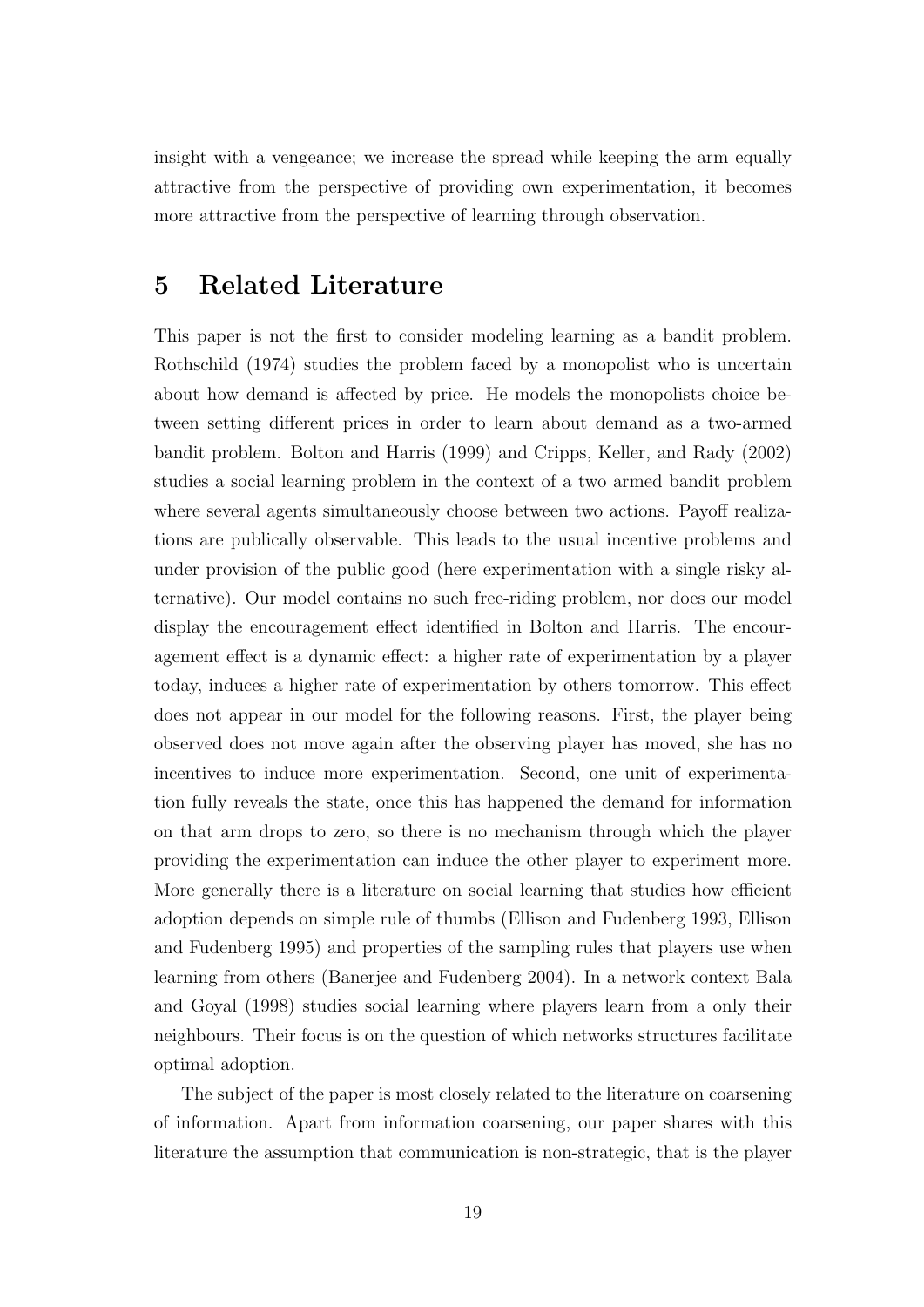providing advice reports truthfully her information, given the informational constraints imposed on her<sup>9</sup>. Calvert (1985) studies the problem of a decision maker faced with a once-and-for-all choice between two alternatives A and B. Before deciding the decision maker can consult on the alternatives. A consultation leads to either a recommendation or a rejection of the alternative. Thus information is coarse. Calvert shows that the decision maker may benefit from getting advice from an advisor who is biased towards the alternative the decision maker is himself pre-disposed to. The reason is that evidence from such an advisor against the alternative is strong evidence that alternative B is indeed the better choice. Suen (2004) studies a related model, but his main errand is to study how in the presence of heterogeneous beliefs, the optimal demand for biased information among agents, slows the process of convergence of beliefs. Meyer (1991) studies how a principal should organize sequential promotion contests when she only receives coarse information of the form: "Employee A performed better than employee B". Meyer shows that quite generally it is optimal to bias subsequent contests in favor of the current leader. Suppose the principal wants to promotes the most able of two employees (A and B) whom she cannot distinguish between ex-ante. Suppose A wins the first unbiased contest. The informational gain from organizing another unbiased contest is zero. Either A wins, or B wins. If A wins she should promote A and if B wins she is indifferent between A and B, so she might as well promote A. However organizing a biased contest in favor of A provides information. If B wins this contest then the principal optimally promotes B since she was able to win in a relative hostile environment.

# 6 Conclusion

This paper has studied the problem of a decision maker who must make sequential decisions, and can rely on prior "advice" from a suitably chosen contact out of a pool of contacts. Many economic applications fit such a basic scenario.

When the decision maker consults on an alternative that she is already predisposed to, then she gives preferential attachment to people like that a similar to herself. As the attractiveness of the second best alternative increases she shifts preferential attachment towards a more "picky" contact. This contact helps

<sup>9</sup>Suen (2004) argues that information coarsening can also be given a strategic foundation in the vein of Crawford and Sobel (1982).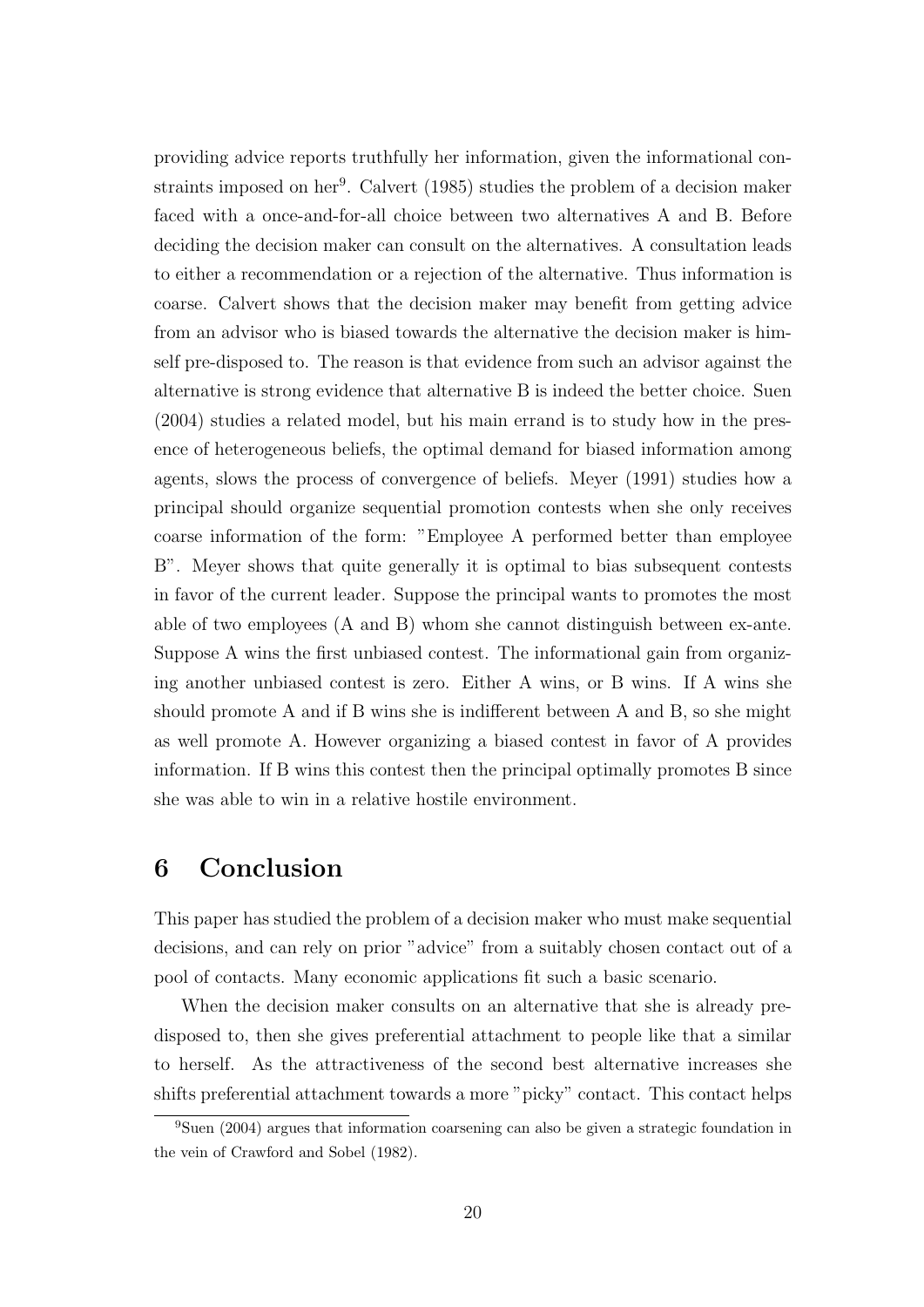her to distinguish between favorable outcomes. If the decision maker instead must consult on a lower ranked alternative then the relation between optimal contacts depends non-monotonically on the value of the best alternative. When the best alternative is either of low or high value then it is optimal to consult an aligned contact. When the best alternative is of medium value it becomes attractive to consult a picky contact. For low values information of the best alternative information has a first order impact on payoffs, whereas for high values information has a second order impact. A picky contact helps the decision maker to distinguish between when her pre-disposition was faulty and when it was (partially) correct.

In a wider sense our study highlights the potential benefits of diverse encounters. In the language of Granovetter (1995 [1975]) diverse contacts can be thought of as "weak" ties because they are likely to give access to information which is not normally present within the "strong" tie network characterized by homophily.

# References

- Arndt, J. (1967): "Role of Product-Related Conversations in the Diffusion of a New Product," Journal of Marketing Research, 4(3), 291–295.
- BALA, V., AND S. GOYAL (1998): "Learning from Neighbours," Review of Economic Studies, 65(3), 595–621.
- Bandiera, O., and I. Rasul (2006): "Social Networks, and Technology Adoption in Northern Mozambique," Economic Journal, 116(514), 869–902.
- BANERJEE, A., AND D. FUDENBERG (2004): "Word-of-mouth learning," Games and Economic Behavior, 46(1), 1–22.
- BOLTON, P., AND C. HARRIS (1999): "Strategic Experimentation," Economet $rica, 67(2), 349-374.$
- Brown, J. J., and P. H. Reingen (1987): "Social Ties and Word-of-Mouth Referral Behavior," Journal of Consumer Research, 14, 350–362.
- Calvert, R. L. (1985): "The Value of Biased Information: A Rational Choice Model of Political Advice," The Journal of Politics, 47(2), 530–555.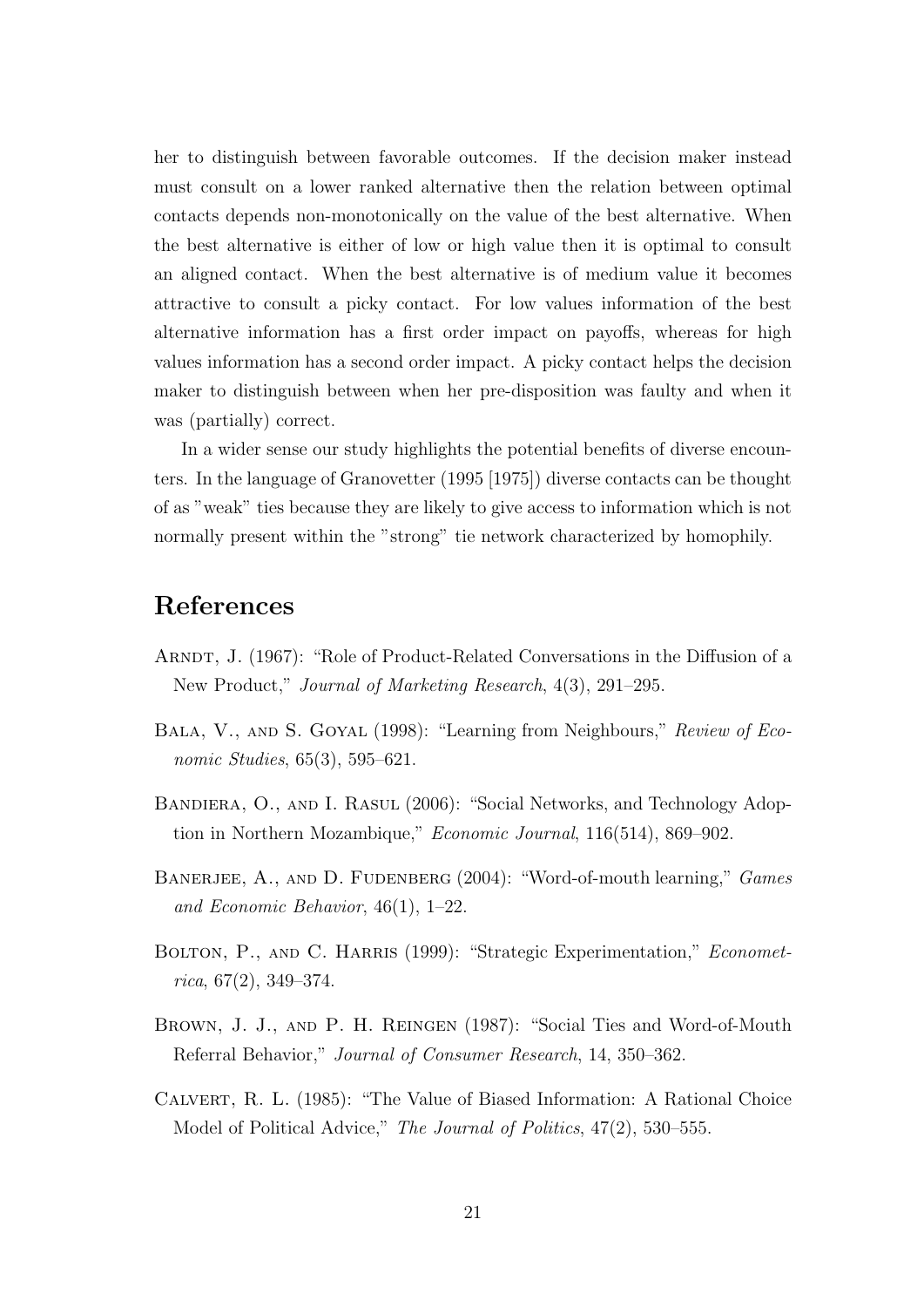- CRAWFORD, V. P., AND J. SOBEL (1982): "Strategic Information Transmission," Econometrica, 50(6), 1431–1451.
- CRIPPS, M., G. KELLER, AND S. RADY (2002): "Strategic Experimentation: The Case of Poisson Bandits," CESifo Working Paper No. 737.
- Currarini, S., M. O. Jackson, and P. Pin (2007): "An Economic Model of Friendship: Homophily, Minorities and Segregation," http://ssrn.com/abstract=1021650.
- ELLISON, G., AND D. FUDENBERG (1993): "Rules of Thumb for Social Learning," The Journal of Political Economy, 101(4), 612–643.
- $-$  (1995): "Word-of-Mouth Communication and Social Learning," Quarterly Journal of Economics, 110(1), 93–125.
- Foster, A. D., and M. R. Rosenzweig (1995): "Learning by Doing and Learning from Others: Human Capital and Technical Change in Agriculture," Journal of Political Economy, 103(6), 1176–1209.
- GRANOVETTER, M. (1995 [1975]): Getting a Job: A study of Contacts and Careers. The University of Chicago Press, 2nd edn.
- LAZARSFELD, P., AND R. MERTON (1954): "Friendship as a social process: a substantive and methodological analysis," in Freedom and Control in Modern Society, ed. by M. Berger, pp. 18–66. Van Nostrand, New York.
- McPherson, M., L. Smith-Lovin, and J. M. Cook (2001): "BIRDS OF A FEATHER: Homophily in Social Networks," Annual Review of Sociology, 27(1), 415–444.
- Meyer, M. A. (1991): "Learning from Coarse Information: Biased Contests and Career Profiles," Review of Economic Studies, 58(1), 15–41.
- ROTHSCHILD, M. (1974): "A two-armed bandit theory of market pricing," Journal of Economic Theory, 9(2), 185–202.
- Suen, W. (2004): "The Self-Perpetuation of Biased Beliefs," Economic Journal, 114(495), 377–396.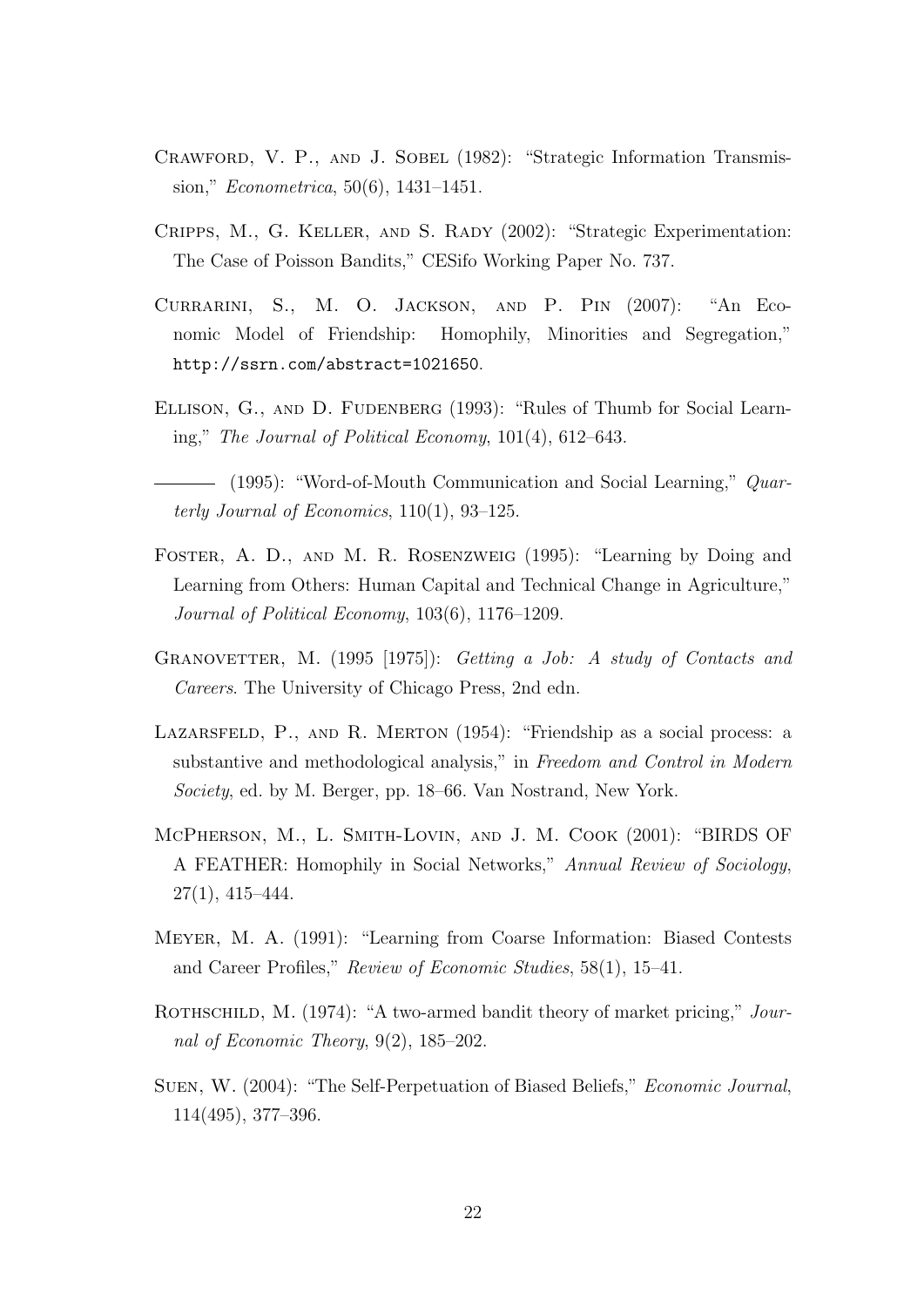# A Omitted Proofs

### A.1 Proof of Proposition 1

#### Proof.

 $\Leftarrow$ : Suppose that we are in informational setting  $\mathcal{I}_O$ . Given the prescribed behavior of  $\hat{c}$ , it follows that if the state is such that  $u(f(a, \theta)) > \bar{u}_b > 0$  then after the first period of play DM1 knows that the ex-post optimal action is a. In words the value of further information about the state is 0.

Suppose now that the state of arm a is such that  $u(f(a, \theta)) < \bar{u}_b$ . In this case with positive probability the ex-post optimal action is  $b$ .  $\hat{c}$  switches to arm b exactly if this condition is met. Thus DM learns whether the ex-post optimal action is b or s in period 2. In other words in this case DM has a positive valuation for additional information about the state.

 $\Rightarrow$ : We now show that if either of the stated conditions fails then the pair  $(\hat{c}, \mathcal{I})$ is not first best. Suppose first that the informational setting is  $\mathcal{I}_A$ , while we keep behavior of  $\hat{c}$  fixed as is in the proposition. Suppose  $\hat{c}$  does not switch arm in period 2. Then DM can deduce that the ex-post optimal action is a. However suppose  $\hat{c}$  switches to b in period 2. Since the informational setting is  $\mathcal{I}_A$  DM only knows that  $\alpha \in \{b, s\}.$ 

Finally, suppose we are in informational setting  $\mathcal{I}_O$  but  $\hat{c}$ 's switching behavior does not follow the rule switch to b if:  $u(f(a, \theta)) < \bar{u}_b$ . Suppose  $\hat{c}$  stays with a for some  $\theta$  such that  $u(f(a, \theta)) < \bar{u}_b$  then with positive probability the ex-post optimal action is on b but this is not revealed to DM.  $\Box$ 

### A.2 Proof of Proposition 2

*Proof.* First consider the trivial case where DM is not willing to provide experimentation with b herself, i.e.  $\Lambda_b < 0$ . In this case observing a contact who is aligned reveals to DM when arm  $\alpha$  is preferred to the safe arm, and when its not with probability one. Since arms are independent such information does not affect the index of arm b. If DM observes a contact who is not aligned then with positive probability she will not know whether arm a or s is preferred.

Next, consider the case where  $\Lambda_b > 0$ . Note that if  $X^a_+$  is singleton then it necessarily follows that  $\Lambda_b < \bar{u}_a \equiv \hat{u}_a$ .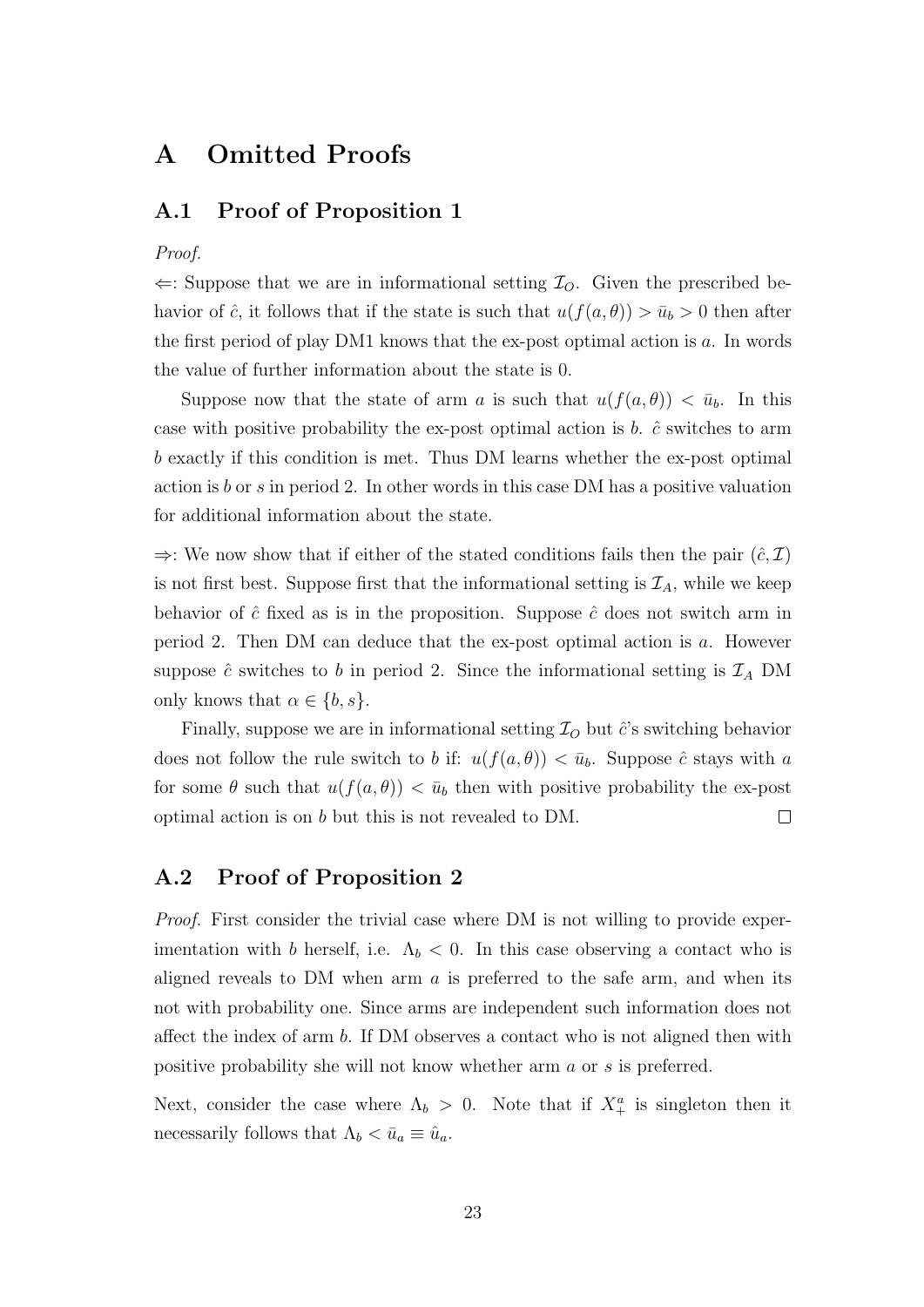To see this note that by assumption we have:  $\Lambda_a \geq \Lambda_b$ . Wlog assume that  $u(x_a(1)) = \bar{u}_a$ . We have that:  $\Lambda_a < \bar{u}_a$ , since

$$
\Lambda_a = \frac{p^a(1)2\bar{u}_a + \sum_{\theta \notin \Theta^a_+} p^a(\theta)u(f(a, \theta))}{1 + p^a(1)}
$$

the claim follows as  $\sum_{\theta \notin \Theta^a_+} p^a(\theta) u(f(a, \theta))$  is strictly negative.

Therefore we need only consider the case where there are two outcomes on arm a preferred to the safe outcome. Without loss of generality assume that  $\bar{u}_a = u(f(a, 1)) > u(f(a, 2)) = \hat{u}_a.$ 

If an aligned contact is observed and good news is received then this information should be exploited immediately. This follows from the observation that:

$$
\Lambda_a(\{1,2\}) = \frac{\frac{p^a(1)}{p^a(1)+p^a(2)}2\bar{u}_a + \frac{p^a(2)}{p^a(1)+p^a(2)}2\hat{u}_a}{1+1}
$$

As a matter of fact:  $\Lambda_a({1}) > \Lambda_a({1, 2}) > \Lambda_a$  If an aligned contact is observed, then states on arm a are partitioned:  $\{\{1,2\},\{3\}\}\$ , leading to expected payoff:

$$
(1 - p^{a}(3)) \left( \frac{p^{a}(1)}{1 - p^{a}(3)} 2\bar{u}_{a} + \frac{p^{a}(2)}{1 - p^{a}(3)} 2\hat{u}_{a} \right) + p^{a}(3)(1 + \sum_{\theta \in \Theta_{+}^{b}} p^{b}(\theta)) \Lambda_{b}
$$

Suppose now that DM chooses to observe a biased contact. There are two types of biased contacts to consider: (i) a player who only likes  $x_a(2)$  (or alternatively likes both  $x_a(1)$  and  $x_a(3)$ ), (ii) a player who only likes  $x_a(1)$  (or alternatively likes both  $x_a(2)$  and  $x_a(3)$ ). In the former case states on arm a are partitioned:  $\{\{1,3\},\{2\}\}\$ , and expected payoff is:

$$
V_1 = p^a(2) \max \left( 2\hat{u}_a, (1 + \sum_{\theta \in \Theta_+^b} p^b(\theta))\Lambda_b + (1 - \sum_{\theta \in \Theta_+^b} p^b(\theta))\hat{u}_a \right) +
$$
  

$$
(1 - p^a(2)) \max \left( (1 + \sum_{\theta \in \Theta_+^b} p^b(\theta))\Lambda_b, \tilde{V}_a(\{1, 3\}) \right)
$$

In the latter case states on arm a are partitioned:  $\{\{2,3\},\{1\}\}\$ . It then follows that if "good" news is received about  $\alpha$  then DM should immediately exploit this news. If "mixed" news is received then DM either tries out b (and does not go back to a in period 2, since the myopic expected payoff is negative), or tries a. This gives expected payoff:

$$
V_2 = \max \left( (1 + \sum_{\theta \in \Theta_+^a} p^a(\theta)) \Lambda_a, p^a(1) 2\bar{u}_a + (1 - p^a(1))(1 + \sum_{\theta \in \Theta_+^b} p^b(\theta)) \Lambda_b \right)
$$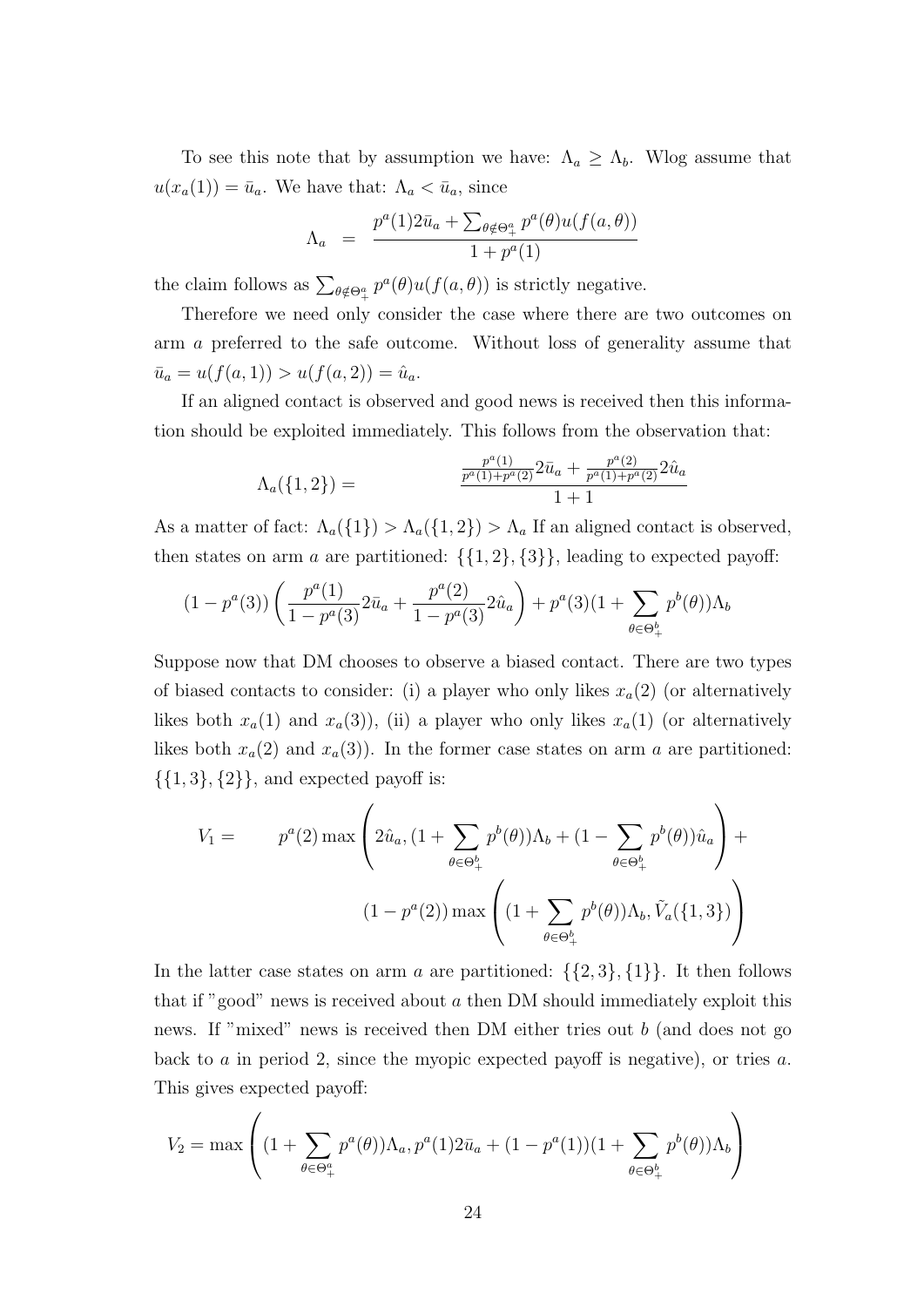Now compare the value of observing a biased contact with that of an aligned contact. First observe that when  $V_j = (1 + \sum_{\theta \in \Theta^a_+} p^a(\theta)) \Lambda_a$ ,  $j = 1, 2$  then observing an aligned contact is optimal. When this is not the case, there are many cases to treat. When the contact is biased on outcome 1 the relevant case is where DM changes her behavior after getting the information. Aligned contact is preferred to a biased iff:

$$
p^{a}(1)(\bar{u}_{a}-(1+\sum_{\theta\in\Theta_{+}^{b}}p^{b}(\theta)))\Lambda_{b})>0
$$

and an aligned contact is preferred to a contact biased on outcome 2 iff:

$$
p^{a}(2)(\hat{u}_{a} - (1 + \sum_{\theta \in \Theta_{+}^{b}} p^{b}(\theta))\Lambda_{b}) > 0
$$

 $\Box$ 

 $\Box$ 

Since  $\hat{u}_a < \bar{u}_a$  the statement follows.

## A.3 Proof of Corollary 1

*Proof.* Suppose  $\Lambda_b \geq \frac{2\hat{u}_a}{1+\sum_{k=1}^n u_k}$  $\frac{2u_a}{1+\sum_{\theta\in\Theta_+^b}p^b(\theta)}$  then it follows from proposition 2 that it is not optimal to observed an aligned contact. Note that since  $\Lambda_a > \Lambda_b$  it follows that  $\Lambda_b < \bar{u}_a$ . We now determine which form the bias takes, in particular we show that  $V_1 > V_2$ . Since  $\Lambda_b \geq \frac{2\hat{u}_a}{1+\sum_{k=1}^n u_k}$  $rac{2u_a}{1+\sum_{\theta\in\Theta_+^b}p^b(\theta)}$  it follows that:

$$
V_1 = p^a(2)2\bar{u}_a + (1 - p^a(2))(1 + \sum_{\theta \in \Theta_+^b} p^b(\theta))\Lambda_b
$$

and

$$
V_2 = \max \left( p^a(1) 2\hat{u}_a + (1 - p^a(1))(1 + \sum_{\theta \in \Theta_+^b} p^b(\theta))\Lambda_b, (1 + \sum_{\theta \in \Theta_+^a} p^a(\theta))\Lambda_a \right)
$$

If  $V_2 = 2\Lambda_a$  then the result is immediate. In the other case it follows that  $V_1 > V_2$ since:

$$
p^{a}(2)(2\bar{u}_{a} - (1 + \sum_{\theta \in \Theta_{+}^{b}} p^{b}(\theta))\Lambda_{b}) > 0 > p^{a}(1)(2\hat{u}_{a} - (1 + \sum_{\theta \in \Theta_{+}^{b}} p^{b}(\theta))\Lambda_{b})
$$

25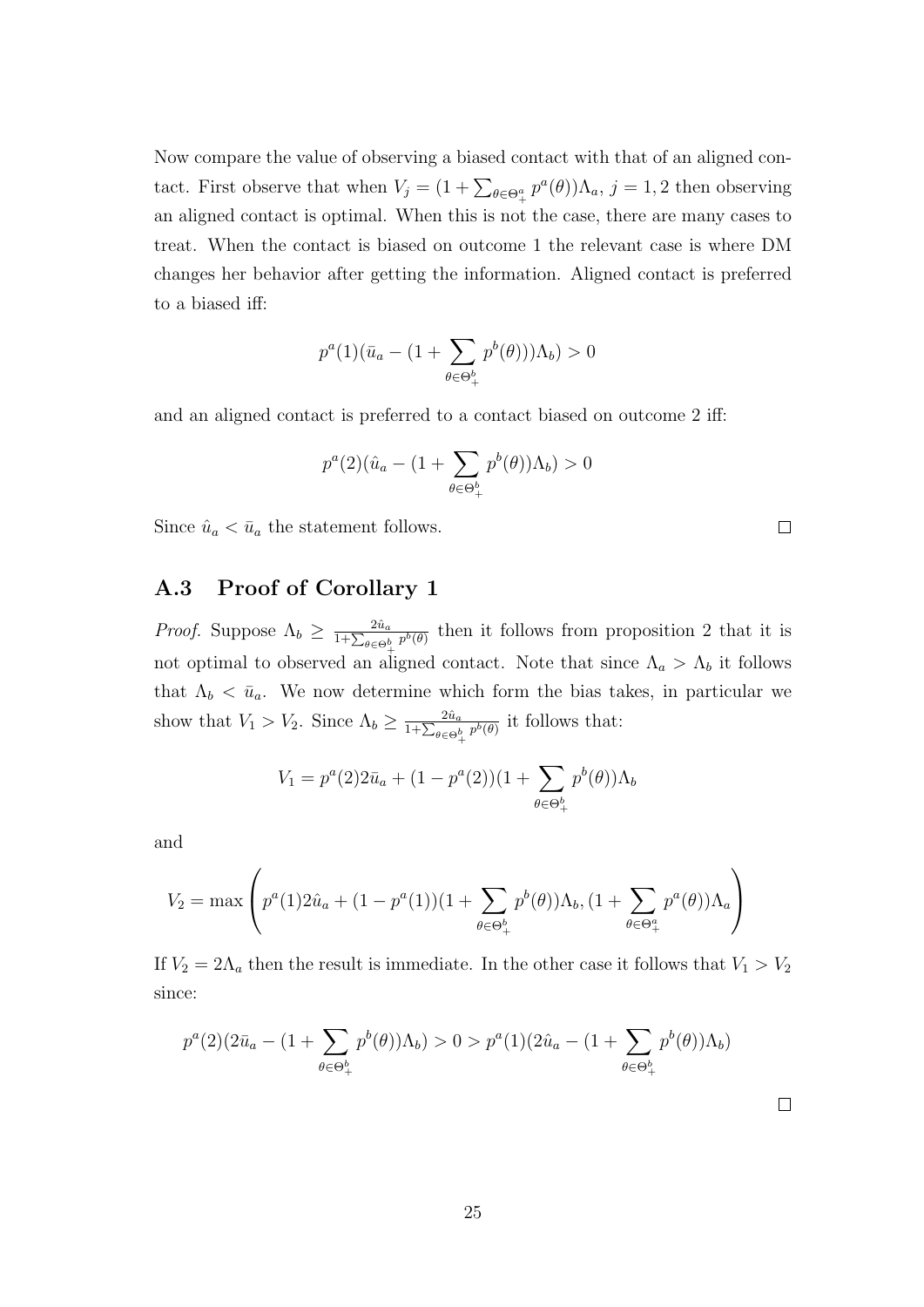### A.4 Proof of Proposition 3

*Proof.* The proof proceeds by dividing into two cases: (i)  $\Lambda_a < 0$  and (ii)  $\Lambda_a \geq 0$ . Consider first case (i). DM is restricted to learning about arm  $b, \Lambda_a < 0$  and the arms are independent. Thus DM never experiments with arm a. Consequently it is optimal to be able to distinguish perfectly when arm  $b$  is preferred to the safe action. This can only be achieved by observing an aligned contact. Next, consider case (ii). Suppose wlog that when arm  $i, i = a, b$  is in state 1 then it generates the outcome preferred to the safe outcome. We have either  $\bar{u}_b \geq \Lambda_a$  or  $\bar{u}_b < \Lambda_a$ . In the former case if an aligned contact is observed then the value is:

$$
V^{align} = 2p^{b}(1)\bar{u}_{b} + (1 - p^{b}(1))(1 + p^{a}(1))\Lambda_{a}
$$

Suppose now that a biased contact is consulted. First some notation is needed. Let  $\tilde{V}_b(t, \Theta')$  be the *value* of a two armed bandit, with arms b and s, conditional on the information that state of arm  $b$  is in the set  $\Theta'$ , and when the decision horizon is t periods.

The value of consulting a biased contact, who dislikes outcome  $x_b(j)$ ,  $j = 2, 3$ , may be written:

$$
V^{bias} = p^{b}(j)(1 + p^{a}(1))\Lambda_{a} + (1 - p^{b}(j)) \max \left(\tilde{V}_{b}(2, \{1, -j\}), \right)
$$

$$
(1 + p^{a}(1))\Lambda_{a}, (1 + p^{a}(1))\Lambda_{a} + (1 - p^{a}(1))\tilde{V}_{b}(1, \{1, -j\})\right)
$$

The first case pertain to a situation where knowing that the "good" state is bundled with one "bad" state is sufficient that DM now regards  $b$  the more attractive choice  $(\tilde{V}_b(2, \{1, -j\}) > (1 + p^a(1))\Lambda_a > 0)$ . The second case pertains to a situation in which knowing that the "good" state is bundled with one "bad" state is not enough to convince DM to try arm  $b$  instead she will try arm  $a$ , and will not find it worthwhile to go back to  $b$  in period if  $a$  has a "bad" state  $((1+p^a(1))\Lambda_a > \tilde{V}_b(2,\{1,-j\}), \ \tilde{V}_b(1,\{1,-j\}) < 0)$ . For the final case the last inequality is reversed, so that if  $a$  "fails" then it is worthwhile to return to  $b$  in the second period.

For the first and second case simple algebra shows that it is optimal to consult an aligned contact. Turning to the final case consulting an aligned contact is optimal provided that:

$$
\bar{u}_b > \Lambda_a + \frac{1 - p^a(1)}{(1 + p^a(1))} \frac{p^b(-j)}{p^b(1)} u(x_b(-j))
$$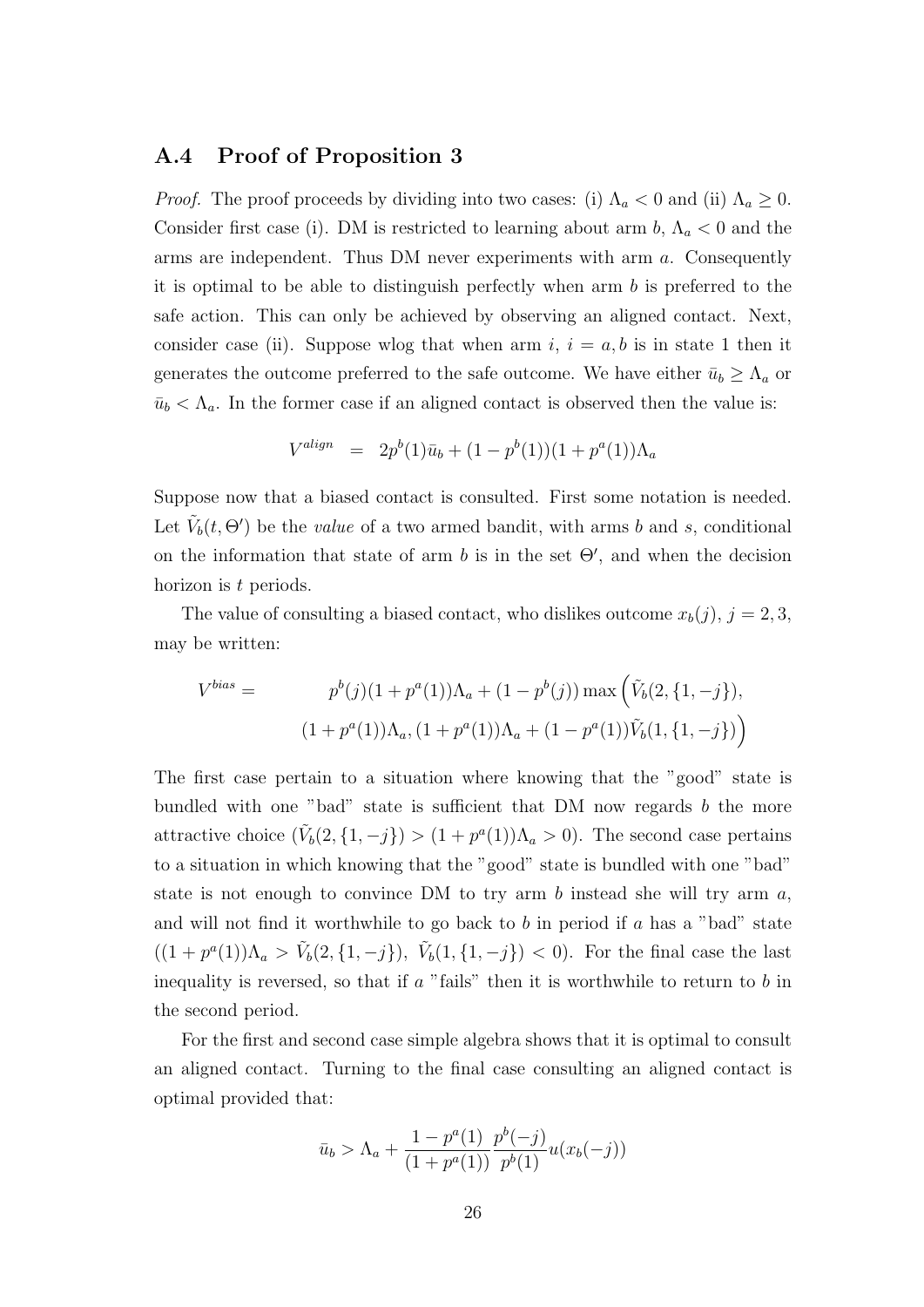Since the last term of the RHS is negative this inequality is satisfied.

Now turn to the case where:  $\bar{u}_b < \Lambda_a$ . Observing an aligned contact yields:

$$
V^{align} = (1 + p^{a}(1))\Lambda_{a} + p^{b}(1)(1 - p^{a}(1))\bar{u}_{b}
$$

For the biased case the value depends upon whether the expected value of the bundled states is greater than 0 or not.

$$
V^{bias} = (1 + p^{a}(1))\Lambda_a + (1 - p^{b}(j))(1 - p^{a}(1)) \max\left(0, \tilde{V}_b(1, \{1, -j\})\right)
$$

 $\Box$ 

Clearly it is optimal to observe an aligned contact in this case.

### A.5 Proof of Proposition 4

Proof. Suppose DM consults a contact who experiments with b, and only actions are observable. Recall that  $\Lambda_b < \Lambda_a$ . DM can either observe a contact with aligned or biased preferences. Suppose that  $u(x_b(1)) = \bar{u}_b > \hat{u}_b = u(x_b(2)) > 0$ . If a biased contact is observed then it is clearly favorable to observe a player with preferences who is biased on the outcome corresponding to  $\hat{u}_b$ .

Suppose first that  $\Lambda_a \leq 0$ . When observing an aligned contact the value is:

$$
V^{align} = (1 - p^{b}(3))\tilde{V}_{b}(2, \{1, 2\})
$$

Whereas if a biased contact is observed:

$$
V^{bias} = p^b(1)2\bar{u}_b
$$

Clearly in this case an aligned contact is optimal.

Assume now that  $\Lambda_a > 0$ . Consider the value of observing an aligned contact. The value is composed of two elements. If DM learns that b holds an unattractive outcome, then she plays the bandit as if alternative b did not exist. On the other hand if she learns that b has a nice outcome (but not which), then she has two options. She can either exploit that information now (and forego alternative  $a$ ) or she can try a and return to b if a does not give a nice outcome. Hence the value of observing an aligned contact is:

$$
V^{align} =
$$
  

$$
p^{b}(3)(1 + p^{a}(1))\Lambda_{a} +
$$
  

$$
(1 - p^{b}(3)) \max \left(\tilde{V}_{b}(2, \{1, 2\}), (1 + p^{a}(1))\Lambda_{a} + (1 - p^{a}(1))\tilde{V}_{b}(1, \{1, 2\})\right)
$$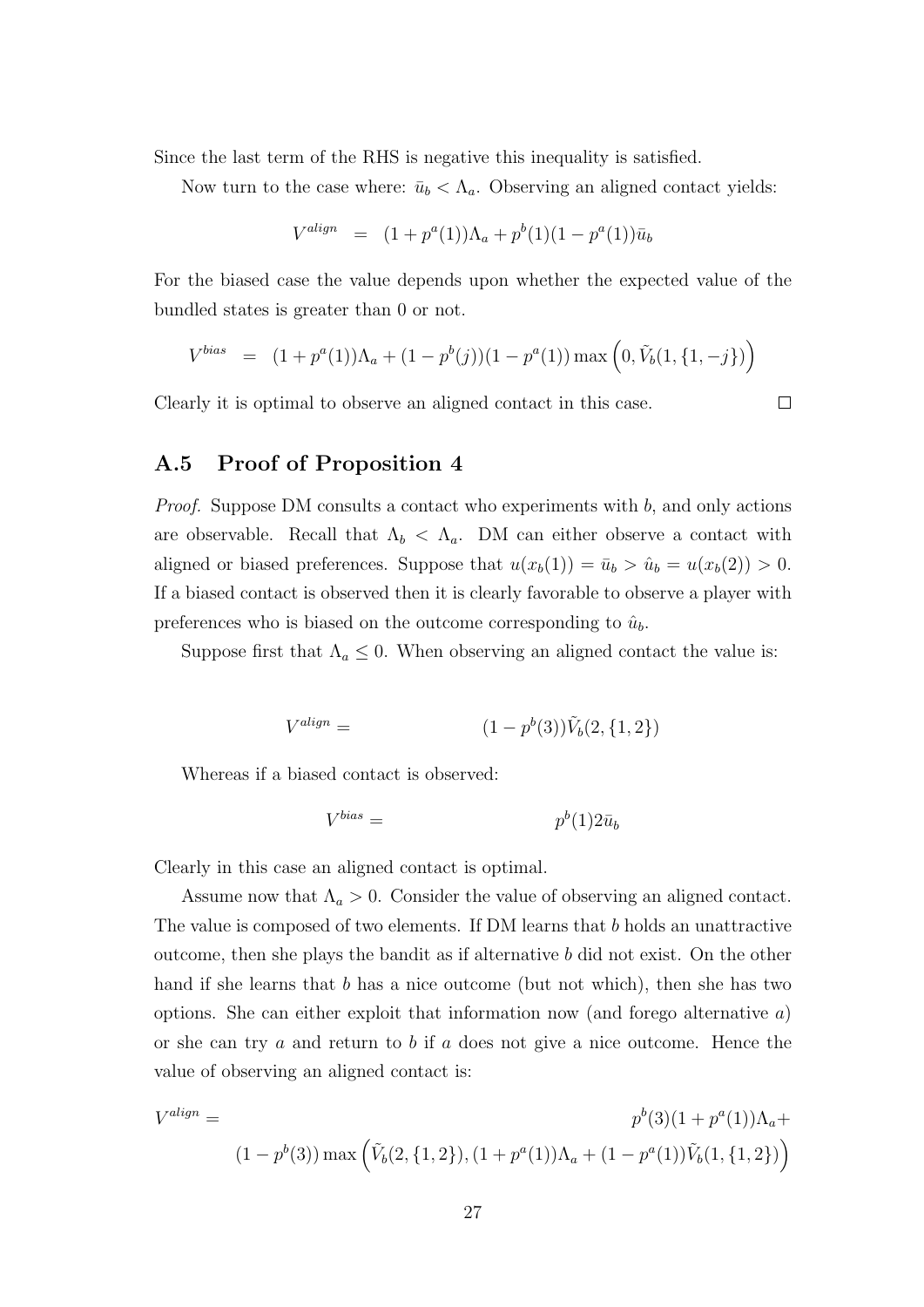When  $\Lambda_a < \tilde{V}_b(1,\{1,2\})$  then the first argument applies, and if  $\Lambda_a \ge \tilde{V}_b(1,\{1,2\})$ then the second argument applies.

If a biased contact is observed, then if DM learns that b does not hold the most attractive outcome, she must choose  $a$  and will not return to  $b$ . If she learns that b holds the most attractive outcome then she has two possibilities. Either "postpone" using the information till after she learns whether  $a$  is better, or start using the information immediately (ignoring alternative  $a$ ). The value is:

$$
V^{bias} = p^{b}(1) \max(2\bar{u}_b, (1 + p^{a}(1))\Lambda_a + (1 - p^{a}(1))\bar{u}_b) + (1 - p^{b}(1))(1 + p^{a}(1))\Lambda_a)
$$

Similar to the aligned case the first argument of the max applies when  $\Lambda_a < \bar{u}_b$ and the other argument if  $\Lambda_a \geq \bar{u}_b$ .

In the following table the interval where  $\Lambda_a < 0$  is denoted by (I), the interval  $0 < \Lambda_a < \tilde{V}_b(1, \{1, 2\}) \frac{1 + p^a}{2}$  $\frac{1+p^a}{2}$  is denoted by (II), the interval  $\tilde{V}_b(1, \{1, 2\}) \frac{1+p^a}{2} < \Lambda_a <$  $1+p^{a}(1)$  $\frac{p^a(1)}{2}\bar{u}_b$  is denoted by (III), and the interval where  $\Lambda_a > \frac{1+p^a(1)}{2}$  $\frac{\partial^{2}(1)}{2}\overline{u}_{b}$  is denoted by (IV). Denote the value functions associated with observing an aligned contact

| Interval                    | Aligned                                                                                                                          | <b>Biased</b>                                          |
|-----------------------------|----------------------------------------------------------------------------------------------------------------------------------|--------------------------------------------------------|
|                             | $(1-p^b(3))\tilde{V}_b(2,\{1,2\})$                                                                                               | $2p^b(1)\bar{u}_b$                                     |
| H                           | $p^{b}(3)(1+p^{a}(1))\Lambda_{a} + (1-p^{b}(3))\tilde{V}_{b}(2,\{1,2\})$                                                         | $(1-p^{b}(1))(1+p^{a}(1))\Lambda_a+p^{b}(1)2\bar{u}_b$ |
| Ш                           | $\left[(1+p^a(1))\Lambda_a + (1-p^a(1))(1-p^b(3))\tilde{V}_b(1,\{1,2\})\right] (1-p^b(1))(1+p^a(1))\Lambda_a + p^b(1)2\bar{u}_b$ |                                                        |
| $\overline{\phantom{a}}$ IV | $\left[(1+p^a(1))\Lambda_a + (1-p^a(1))(1-p^b(3))\tilde{V}_b(1,\{1,2\})\right] (1+p^a(1))\Lambda_a + (1-p^a(1))p^b(1)\bar{u}_b$  |                                                        |

and a biased contact  $V^{align}$  and  $V^{bias}$  respectively. Note that the value functions are weakly increasing in  $\Lambda_a$  everywhere.

Simple algebra shows that in interval  $I V^{align} > V^{bias}$ . In interval  $II$  we have  $V^{bias} > V^{align}$  if  $\Lambda_a > \hat{u}_b \frac{2}{1 + p^a}$  $\frac{2}{1+p^a(1)}$ . It is possible that  $\bar{u}_b \notin II$ . The precise condition that  $\bar{u}_b \in II$  is  $\bar{u}_b > \frac{\hat{u}_b}{p^b}$  $\frac{\hat{u}_b}{p^b(1)} \frac{p^b(1)-p^b(2)p^a(1)}{1+p^a(1)}$  $\frac{(-p^2-2p^2-1)}{1+p^a(1)}$ . Which is satisfied for  $\bar{u}_b - \hat{u}_b$  sufficiently large. Intuitively this makes it more profitable to be able to distinguish the two outcomes. It is always possible to construct such decision problems by adjusting the utility values on b where  $u(x_b) < 0$  appropriately.

Turning now to interval III algebraic manipulations show that provided that  $\Lambda_a \ < \ \bar{u}_b \frac{1 + p^a(1)}{2} - \frac{p^b(2)}{p^b(1)}$  $\frac{p^o(2)}{p^b(1)}\frac{\hat{u}_b}{2}$  $\frac{u_b}{2}$  then it is optimal to observe a biased contact. The condition that the threshold belongs to interval III is:  $\bar{u}_b > \hat{u}_b(1 + \frac{1-p^b(3)}{p^b(1)(1+p^a)}$  $\frac{1-p^{\circ}(3)}{p^{b}(1)(1+p^{a}(1))},$ which holds provided  $\bar{u}_b - \hat{u}_b$  is sufficiently large. In interval IV we have that the aligned contact is better than a biased contact.  $\Box$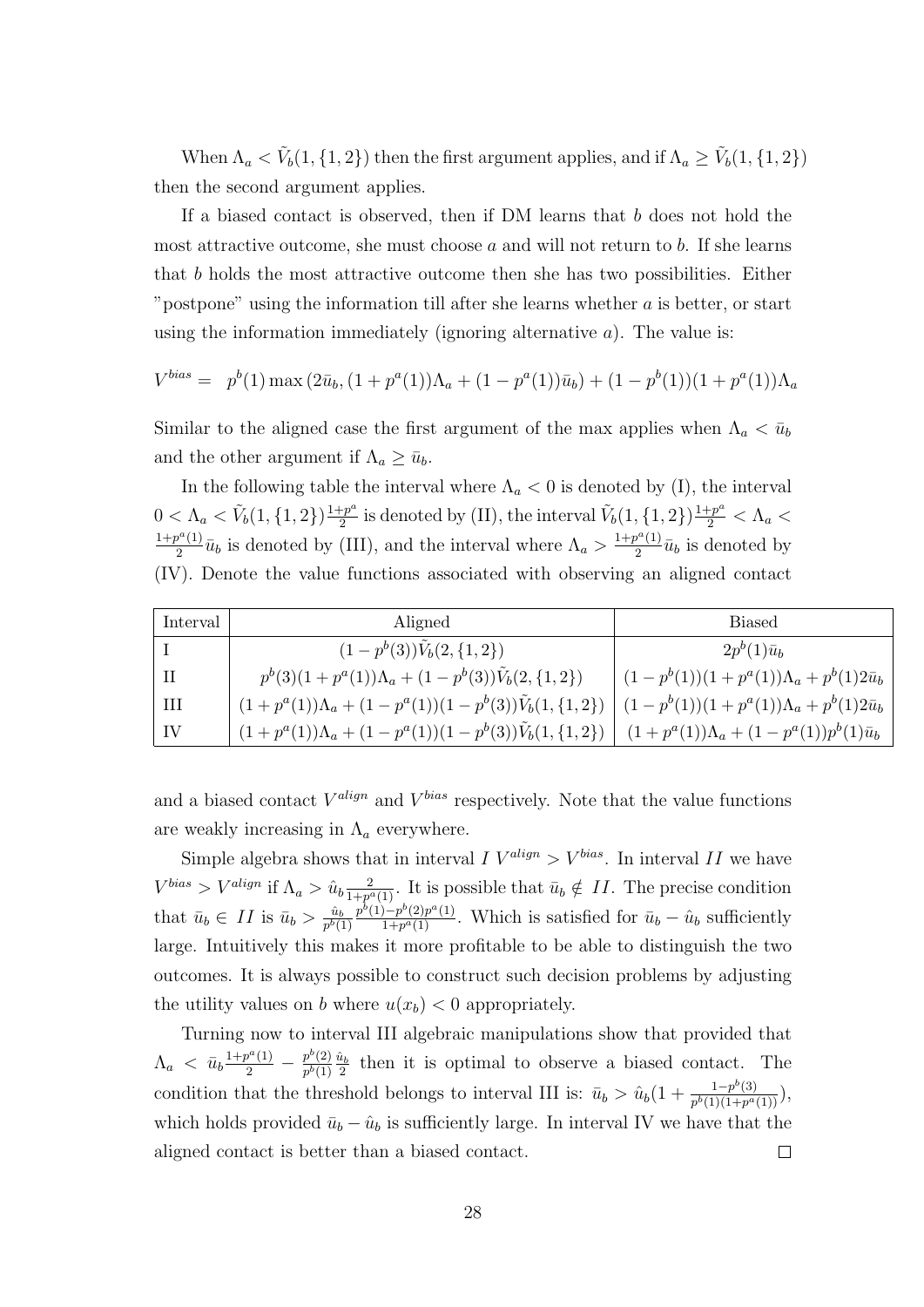### A.6 Proof of Proposition 5

*Proof.* Let  $\mu_i \equiv \tilde{V}_i(1, \{1, 2, 3\}), i = a, b$  denote the ex-ante unconditional expected payoff from pulling arm i once. Recall that by assumption:  $\mu_i < 0$ . For convenience assume that when an arm is in state 1 then the outcome is preferred to the safe outcome. Let  $V^i$  denote the value of observing experimentation with arm i.

Consider first the case:  $0 < \Lambda_a < \Lambda_b$ . In this case we have:

$$
V^a = p^a(1)2\bar{u}_a
$$
  

$$
V^b = p^b(1)2\bar{u}_b
$$

So the requirement that  $V^a > V^b$  becomes:

$$
\bar{u}_b > \frac{p^a(1)}{p^b(1)} \bar{u}_a
$$

In order to see that for given  $\Lambda_a$  and  $\Lambda_b$  the inequality can always be satisfied, totally differentiate  $\mu_b$  and  $\Lambda_b$  in order to obtain the rates of change needed to maintain the terms constant:

$$
\mu_b : \frac{d\underline{u}_b}{d\bar{u}_b} = \frac{-p^b(1)}{1 - p^b(1)}
$$

$$
\Lambda_b : \frac{d\underline{u}_b}{d\bar{u}_b} = \frac{-2p^b(1)}{1 - p^b(1)}
$$

where  $\underline{u}_b$  denotes the utility associated with outcomes  $x_b(2)$  and  $x_b(3)$ .

Note that if we change  $\underline{u}_b$  and  $\bar{u}_b$  at a rate at least  $\frac{-2p^b(1)}{1-p^b(1)}$  $\frac{-2p^{\epsilon}(1)}{1-p^b(1)}$  in absolute terms then both  $\mu_b$  and  $\Lambda_b$  do not increase.

Next, we treat the case:  $\Lambda_a > 0 > \Lambda_b$ . In this case if DM learns about a her payoff is:

$$
V^a = p^a(1)2\bar{u}_a
$$

If she learns about arm b her payoff is:

$$
V^{b} = p^{b}(1) \max (2\bar{u}_{b}, (1 + p^{a}(1))\Lambda_{a} + (1 - p^{a}(1))\bar{u}_{b}) + (1 - p^{b}(1))(1 + p^{a}(1))\Lambda_{a}
$$

And so there are two subcases to consider depending on:  $\Lambda_a \leq \bar{u}_b$ . Consider first the case:  $\Lambda_a < \bar{u}_b$ . Algebraic manipulations yields the following inequality for  $V^b > V^a$ :

$$
\bar{u}_b
$$
 >  $p^a(1)\bar{u}_a - \frac{1-p^b(1)}{p^b(1)}\frac{1-p^a(1)}{2}u_a$